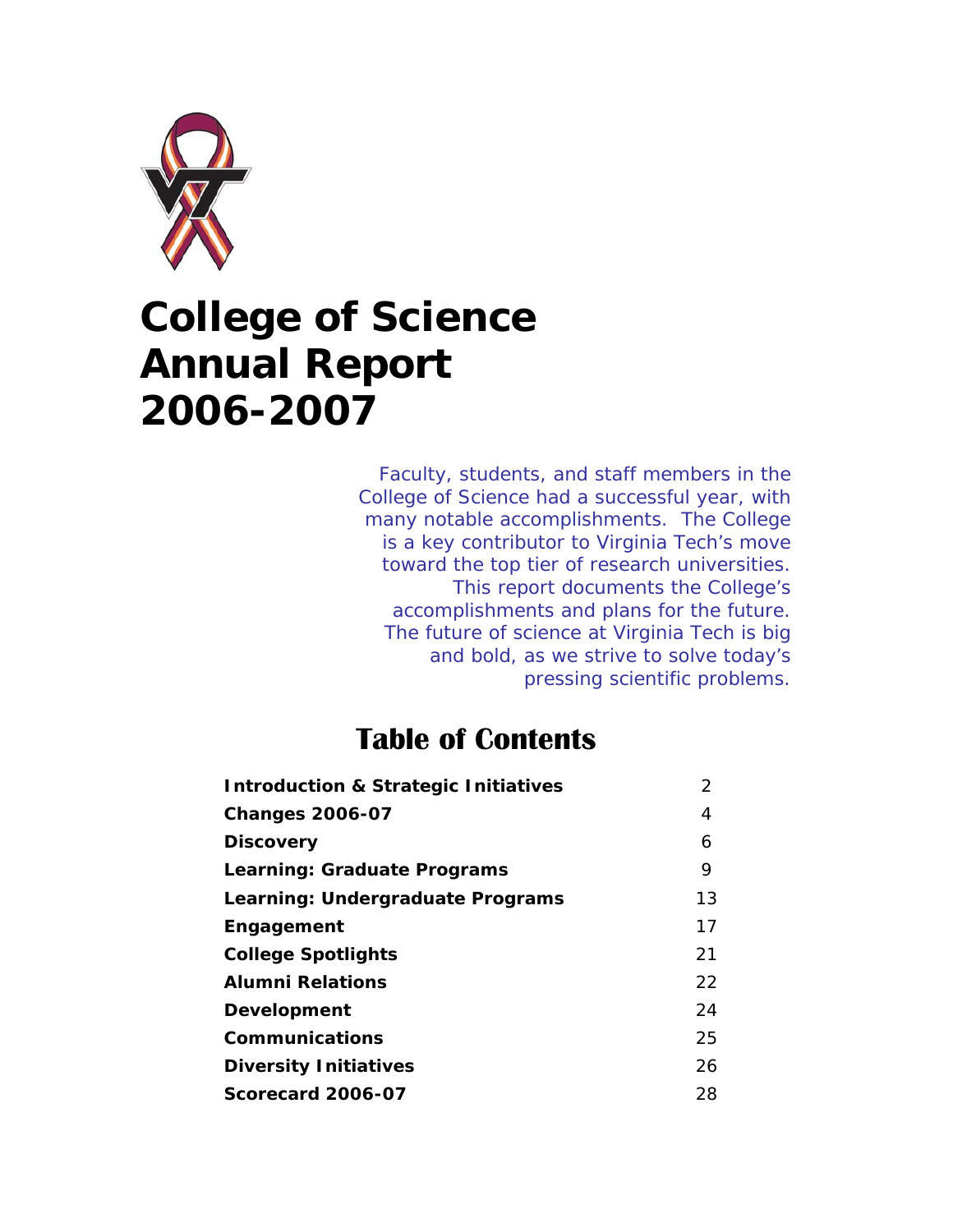### **Introduction**

The College of Science celebrated its fourth birthday on July 1<sup>st</sup> with Dean Lay Nam Chang continuing to lead the College with his vision and inspiration. This annual report documents many accomplishments and contributions of our faculty, students, and staff to the university's goals. We summarize our activities by the domains of Discovery, Learning, and Engagement. Individual achievements are noted in the Spotlights section. Alumni and Development activities along with Diversity Initiatives follow, with the final section of the report focusing on the Scorecard for 2006-07.

# **Strategic Initiatives**

### **Cluster Hiring**

The College's cluster committee coordinated 50% of the faculty searches, with a primary focus on faculty members who will contribute to Infectious Diseases research. Other searches focused on disciplinary hires. Overall, our recruitment was highly effective. Fifteen new faculty members, two of whom are women, accepted offers to join Virginia Tech. A third woman will also join the College in August 2007 as a Research Scientist.

#### **Institute for Advanced Study**

The Institute for Advanced Study at Virginia Tech, established by the College of Science, was the site for cluster committee meetings and events to promote communication and collaboration with faculty members associated with specific clusters.

Professor Richard Blankenbecler, Stanford University, the first Fellow of the Institute for Advanced Study, continued to work with Dean Chang and COS faculty members on the development of innovative immunological approaches to cancer treatment.

Focused research teams will be appointed in the coming year; these teams will use the IAS for planning and preparation of collaborative grant proposals.

#### **Department Reviews**

The Departments of Biological Sciences, Mathematics, and Statistics completed internal and external reviews during 2006-07. The internal reviews were completed during fall 2006. During spring 2007, each department invited a distinguished panel of scholars to visit campus for two intensive days of meetings and discussions. The external reviewers wrote an evaluative report for each department, which was focused on the future growth and development of discovery, learning, and engagement for the department. External reviewers will be invited back to campus in the future to assess progress of the department and college. The remaining departments in the college will complete reviews during 2007-08.

#### **Intellectual Property Pre Law**

The IP Law program, a collaboration between the College of Science at Virginia Tech and the T. C. Williams School of Law at the University of Richmond, had a successful year. "Technology, Law and Society" was taught by University of Richmond faculty members on the Virginia Tech campus. Kimbley Muller taught the capstone course on IP Law. A third course is planned for spring 2008. About 25 science and engineering students anticipate attending law school and have joined the IP Law listserv.

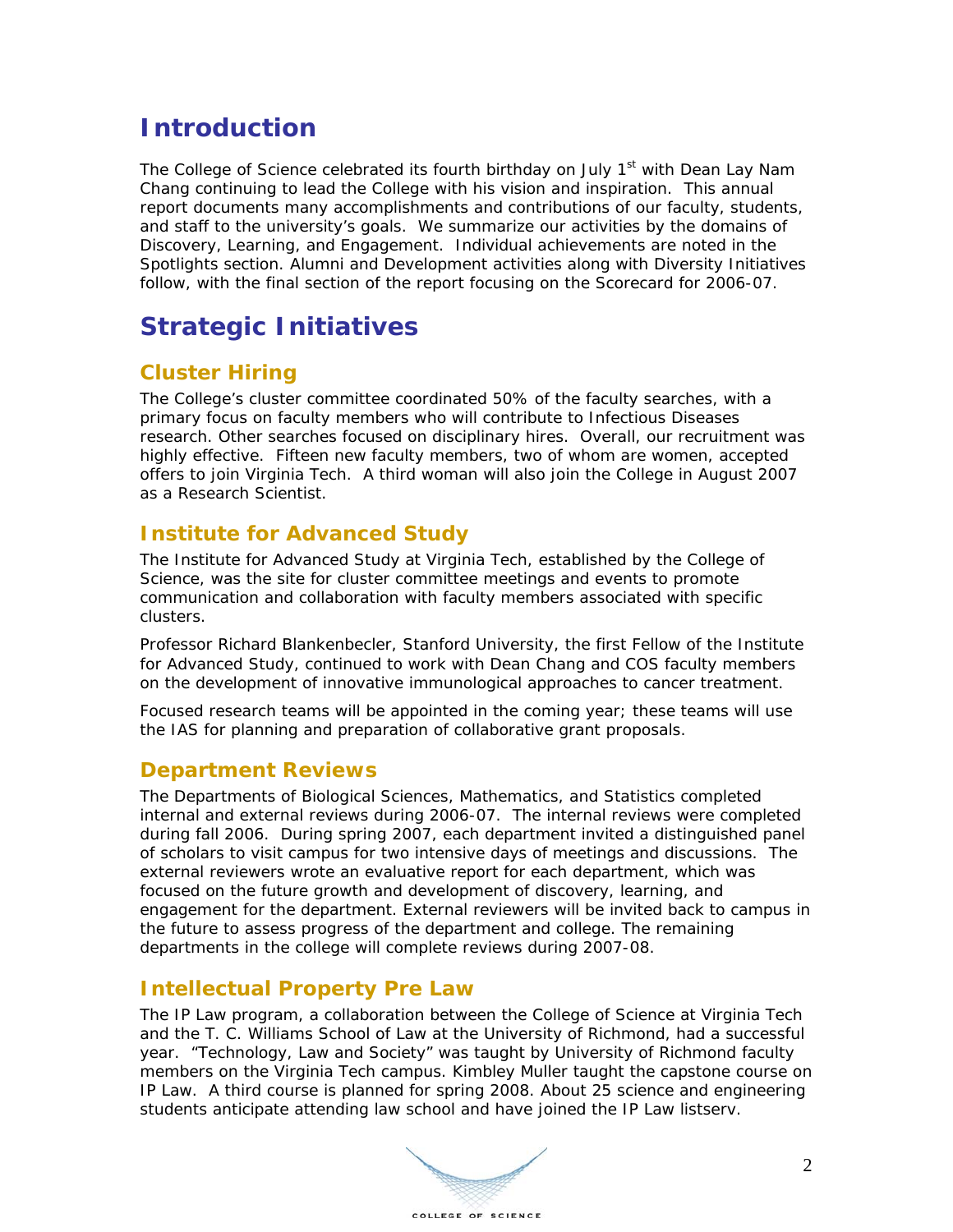Dean Rod Smolla from the University of Richmond Law School will become Dean of the Washington and Lee University School of Law in fall 2007. Dean Smolla delivered the inaugural IP Law address during fall 2006 at Virginia Tech.

#### **Leadership in the University Institutes**

The College of Science is actively involved in ICTAS, IBPHS, and ISCE. The national search for the Director of IBPHS continued during 2006-07. Faculty hiring in the college included faculty members who will contribute to IBPHS initiatives (Infectious Diseases and, via the Developmental Science Initiative (DSI), Food, Nutrition, and Health). The College has been equally active with the Institute for Critical Technology and Applied Science (ICTAS). The Center for Self-Assembly and Nanodevices (CSAND)—directed by Harry Dorn, Chemistry—has taken a leading role in the development of nanoscience and technology. Planning was implemented to develop nanoscience and technology programs that involve active collaborations with faculty members at several Virginia universities. The planning committee is exploring a full range of degree and research programs, along with administrative structures that will maximize success. ISCE, the newest institute, provided grant funding for several COS faculty members, whose research contributes to ISCE's focus on policy and research related to science and technology impacts on society.

#### **Carilion-Virginia Tech School of Medicine**

The College of Science, along with several other colleges at Virginia Tech, is collaborating with the Carilion Clinic to develop a new School of Medicine (SOM). Located in Roanoke, the SOM will feature an innovative curriculum that incorporates research training and experiences. Virginia Tech faculty members will serve as research mentors in a wide range of relevant research areas for the medical students. A curriculum committee was established, which includes four faculty members from the College.

#### **Oxford Diffraction Collaboration**

Oxford Diffraction, Inc. moved their US corporate headquarters to Blacksburg to colocate with the Virginia Tech X-ray Crystallography Laboratory (VTX). Equipment from Oxford Diffraction, including new diffractometers and upgrades for existing equipment in VTX, resulted in a dual-source diffractometer unique to the United States. VTX will move to laboratory space in the Corporate Research Center in the coming year.

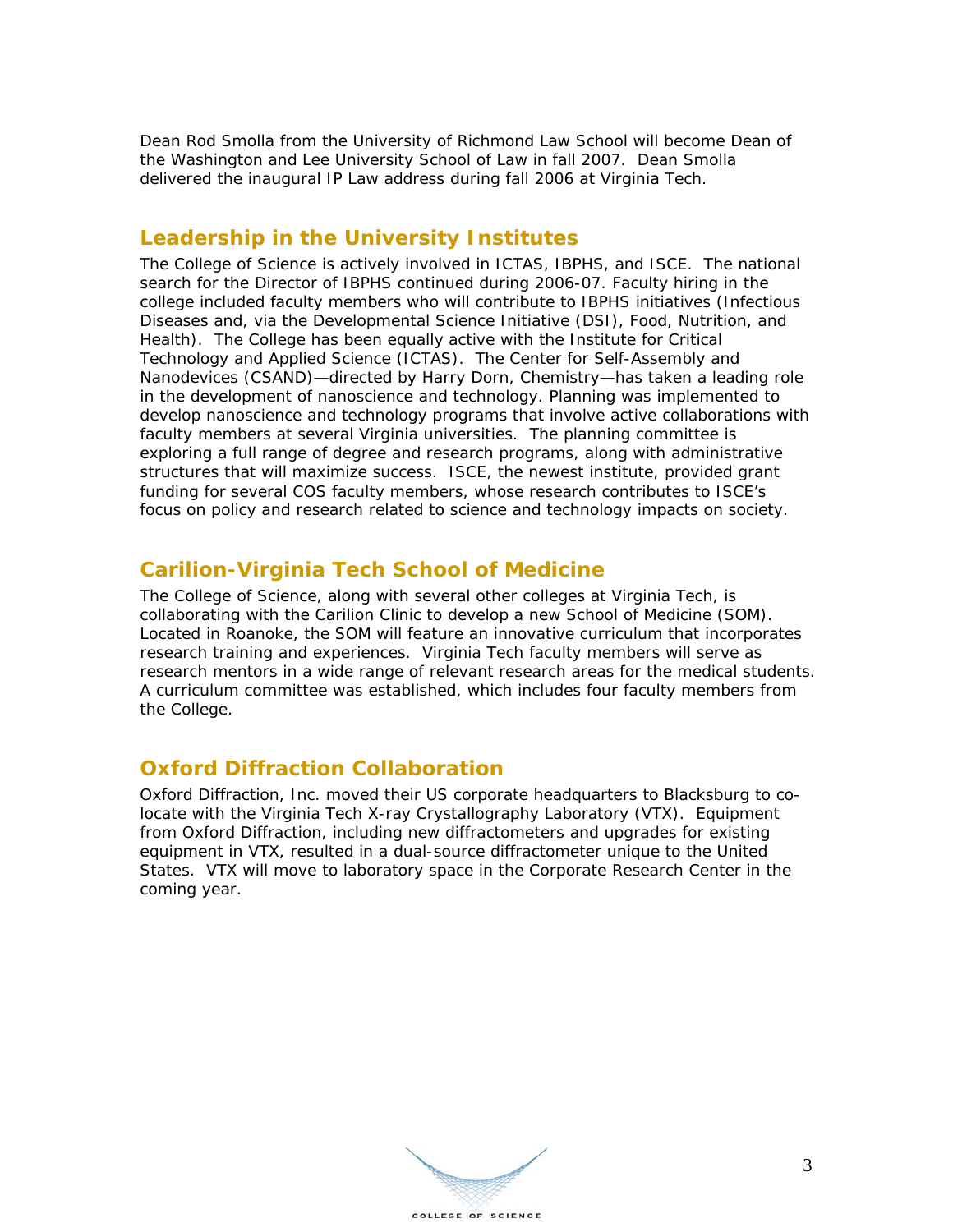### **Changes 2006-07**

#### **Change is inevitable in the College, as our faculty and staff choose new directions for the coming years.**

- **Sheryl Ball, Associate Dean for Curriculum, Instruction, and Advising,** will return fulltime as Associate Professor in the Department of Economics.
- **U** Joe Cowles, Professor of Biological Sciences, served as Interim Department Head in the Department of Economics. He will join the College as Associate Dean for Curriculum, Instruction, and Advising in August 2007.
- **Hans Haller, Professor of Economics, has been appointed Department** Head for the Department of Economics.
- John Rossi, Department Head in Mathematics, will return fulltime as Professor of Mathematics after leading the department for the past seven years. Peter Haskell, Professor of Mathematics, has been appointed Interim Department Head.
- **U** Jenny Orzolek was appointed Assistant Director of Development for the College of Science. Jenny joined the college with 10 years of experience in higher education, most recently as a Business Developer with the Corporate Center at the College of Southern Maryland.
- **V** Kellie Morris, Administrative Assistant to the Director of Development for the College, accepted a new position with Donor Relations in University Development. Kellie had been with the College for two years.
- **Wanda Sparks, Development Associate, left Virginia Tech to move to** Denver, Colorado. She had worked at Virginia Tech since 1986.
- **Judy Taylor joined the college in February 2007 as a Development** Associate. She previously worked at Radford University.
- **Mark Fortney joined the College staff as a Media Resources Technician.** He works half time for the college and half time for the Department of Geosciences.

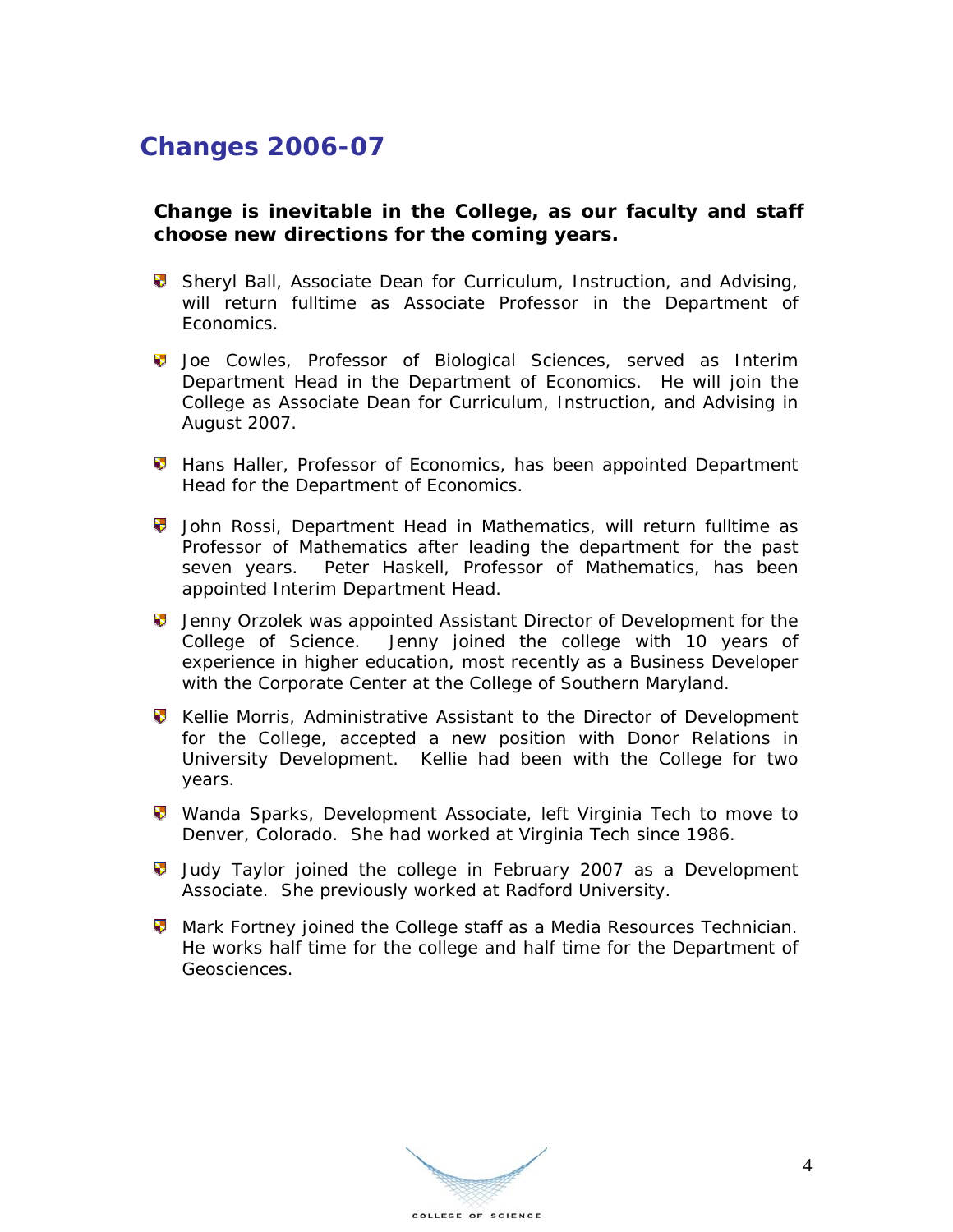#### **Fifteen faculty members accepted offers to join departments in the College of Science.**

| Department                                          | <b>Name</b>          | <b>Research Specialization</b>           |
|-----------------------------------------------------|----------------------|------------------------------------------|
| New Faculty Hired in 2006-07                        |                      |                                          |
| <b>Biological Sciences</b>                          | Jianhua Xing         | <b>Infectious Diseases</b>               |
| Chemistry                                           | Robert Moore         | Polymer                                  |
| <b>Economics</b>                                    | Joseph Yang          | Industrial-Organizational/Microeconomics |
|                                                     | Joao Macieira        | Industrial/Applied Econometrics          |
| Geosciences                                         | Chet Weiss           | Geophysics                               |
| <b>Mathematics</b>                                  | Nicholas Loehr       | Algebra                                  |
|                                                     | Andrew Norton        | <b>Mathematics Education</b>             |
|                                                     | Alexander Elgart     | Analysis                                 |
| <b>Physics</b>                                      | Nahum Aray           | Astrophysics                             |
|                                                     | Patrick Huber        | Experimental/Neutrino                    |
| <b>Psychology</b>                                   | <b>Matthew Fritz</b> | Developmental Science                    |
| <b>Statistics</b>                                   | Scotland Leman       | <b>Biostatistics</b>                     |
|                                                     | Inyoung Kim          | <b>Biostatistics</b>                     |
|                                                     | Feng Guo             | VTTI joint position                      |
|                                                     | Dong-Yun Kim         | <b>Biostatistics</b>                     |
| New Faculty Hired in 2005-06 (arriving August 2007) |                      |                                          |

| <b>Geosciences</b> | Scott King   | Geophysics                 |
|--------------------|--------------|----------------------------|
| <b>Geosciences</b> | Erin Kraal   | Planetary science          |
| <b>Geosciences</b> | Jacob Sewall | Paleoclimatology           |
| <b>Physics</b>     | Eric Sharpe  | <b>Computation Science</b> |

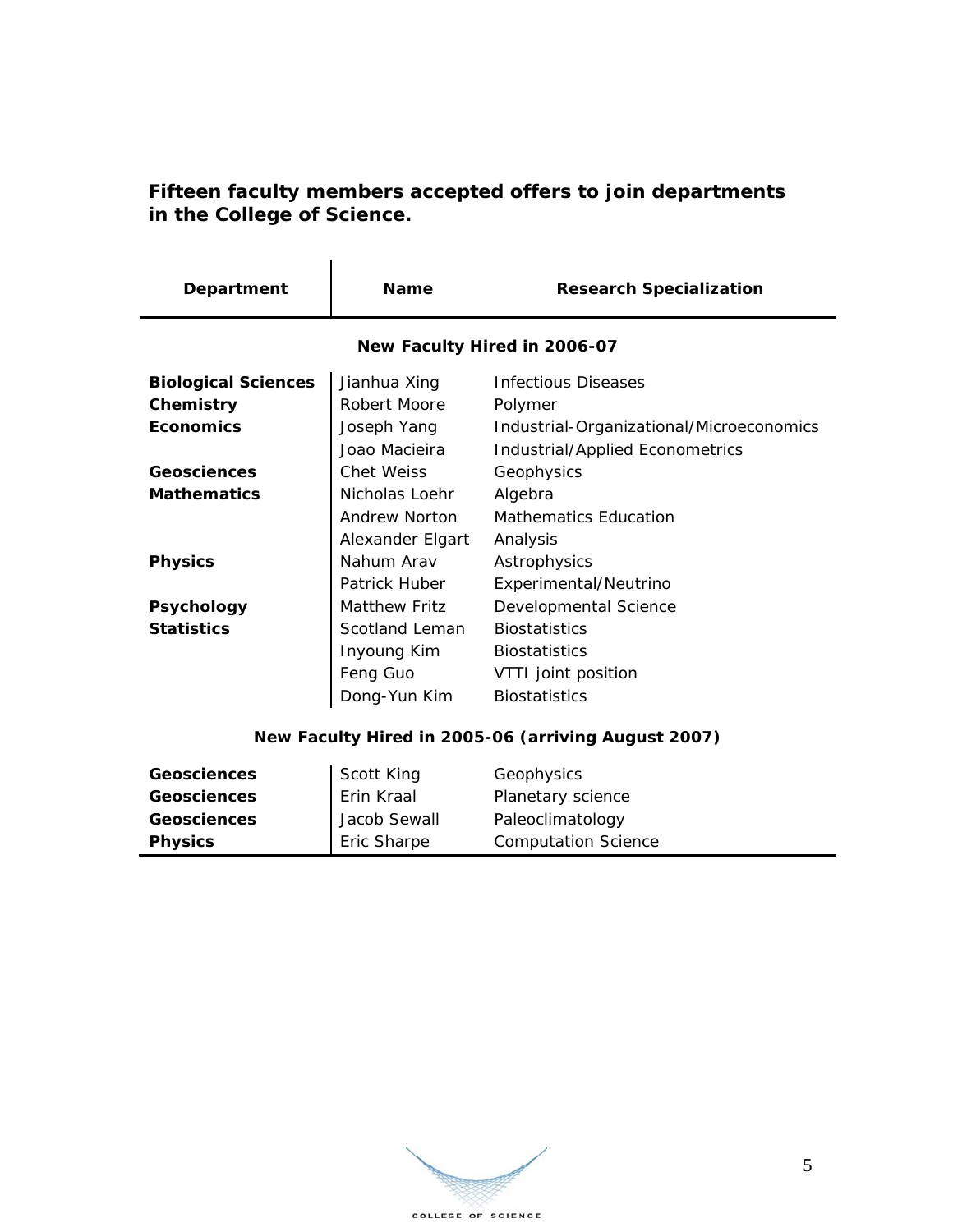### **Discovery**

The College of Science fully embraces the intrinsic value of research and creative scholarship. In the context of "discovery," cutting-edge research and innovative and creative scholarship not only provide the domains of learning and engagement with a sense of direction, but also foster collaborative learning that motivates engagement with the broader community. The College of Science launched a set of integrative initiatives for achieving world-class excellence in discovery: nanoscience applied to materials and biological systems, computational science, infectious diseases, and developmental science across the lifespan. These initiatives provide a firm basis for innovative technologies and understanding complex systems that power the progress in all areas of discovery. Through these and emerging initiatives in energy and the environment, the College of Science is creating an interdisciplinary research environment that is unique among top-tier research universities and establishing Virginia Tech as one of the premier universities in the country recognized for its research and scholarship.

Faculty members are the key to accomplishing this goal as the reputation and accomplishments of the college and university depend on their research and scholarly activity. In FY07, faculty from the College of Science published over 820 books, book chapters, and articles in peer-reviewed journals, gave 528 invited seminars and over 400 presentations at professional meetings and 1 patent. The College of Science is in a prime position to advance the university as we have established world-renowned leaders in research and we are recruiting the stars of tomorrow. Robert Bodnar (Geosciences) was named a Fellow to the American Association of the Advancement of Science (AAAS). Royce Zia was elected Fellow of the American Physical Society. Shuhai Xiao (Geosciences) was the recipient of the 2006 Charles Schuchert Award of the Paleontological Society. Ezra Bud Brown (Mathematics) won the George Polýa Award from the Mathematics Association of America. Bill Woodall (Statistics) received the Brumbaugh Award from the American Society for Quality. Serkan Gugercin (Mathematics) was awarded a prestigious NSF CAREER award and Diego Troya (Chemistry) was named a Cottrell Scholar.

Research funding in the College of Science totaled \$18.7M in awards in FY07, compared with \$21.7M in FY06. The Department of Psychology doubled their research funding in FY07. The total for research expenditures in FY07 was \$19.3M, compared to \$18.2M in FY06. The number of awards continues to show a steady increase, from 210 in FY06 to 232 in FY07. Notable new awards in



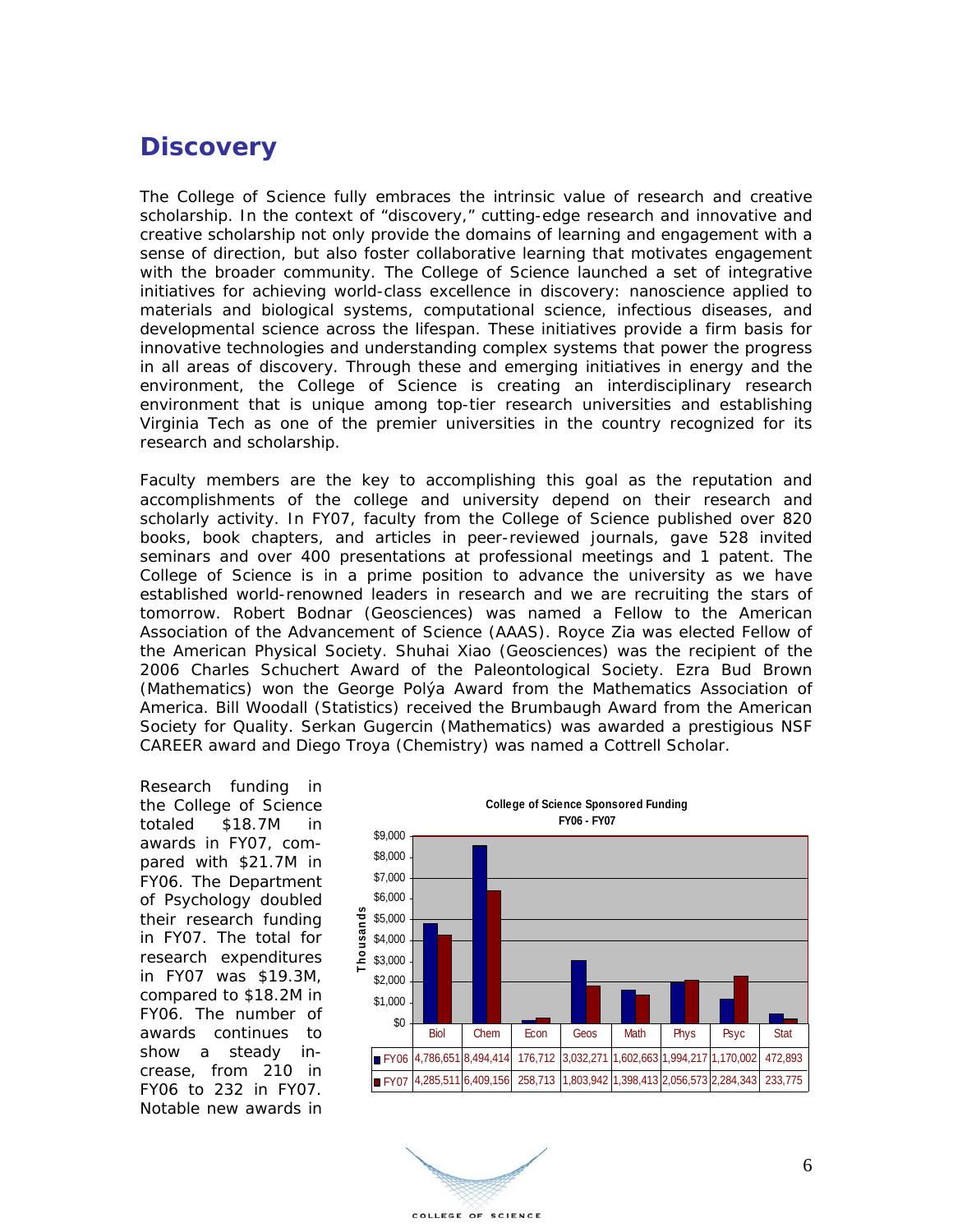FY07 include a \$2.2M award from the NIH to Martha Ann Bell (Psychology), a \$1.5M award from the NIH to John Tyson (Biological Sciences), and \$1.5M and \$1M awards from the NIH to Thomas Ollendick (Psychology). In addition, a research team led by Sungsool Wi (Chemistry) was awarded \$770,000 from the highly competitive NSF Major Research Instrumentation (MRI) program to purchase a 600 MHz NMR spectrometer.

The College of Science will continue to explore and pursue new opportunities for funding, especially those involving collaborative and interdisciplinary research:

- The Army Research Office has awarded a Multi-University Research Initiative (MURI) grant, potentially worth \$7.5 million, to scientists from Virginia Tech, the University of Pennsylvania, Pennsylvania State University, and Drexel University to develop electromechanical devices and high-performance membranes using ionic liquids. Tim Long (Chemistry) is the principal investigator.
- Four innovative interdisciplinary programs which connect nanotechnology and health care are receiving initial seed funding from Virginia Tech's Institute for Critical Technology and Applied Science (ICTAS). The four areas will come under one of the designated primary research thrusts within ICTAS, "Nano-Biomaterials for the Delivery of Therapeutic and Diagnostic Agents" led by Judy Riffle (Chemistry).



- The College of Science, in conjunction with the VT National Capital Region, has formed a new, complementary partnership with Georgetown University Medical Center to establish a joint program for drug discovery and development. The program brings together experts from both universities in disciplines ranging from medicine to chemistry to technology. The first three projects selected for seed funding involve using naturally-occurring products against malaria (David Kingston, Chemistry); investigating the use of fatty acids to fight microorganisms that cause disease (Richard Gandour, Chemistry, and Joe Falkinham, Biological Sciences); and exploring causes of Alzheimer's disease (Paul Carlier, Chemistry).
- Neutrino physics dominates the research programs of faculty in the particle and astrophysics domain. Faculty members in this group (Bruce Vogelaar, Raju Raghavan, Mark Pitt, and Jonathan Link) make extensive use of large national and international experimental facilities located on three continents and are very well represented on national planning and advisory committees in this field.
- Jeff Walters (Biological Sciences) was awarded a 5-year \$1.6M proposal from the DOD to investigate ways to map habitat connectivity for multiple rare, threatened and endangered species around military installations. The proposal involves co-PIs from NC State, UNC and Duke University.

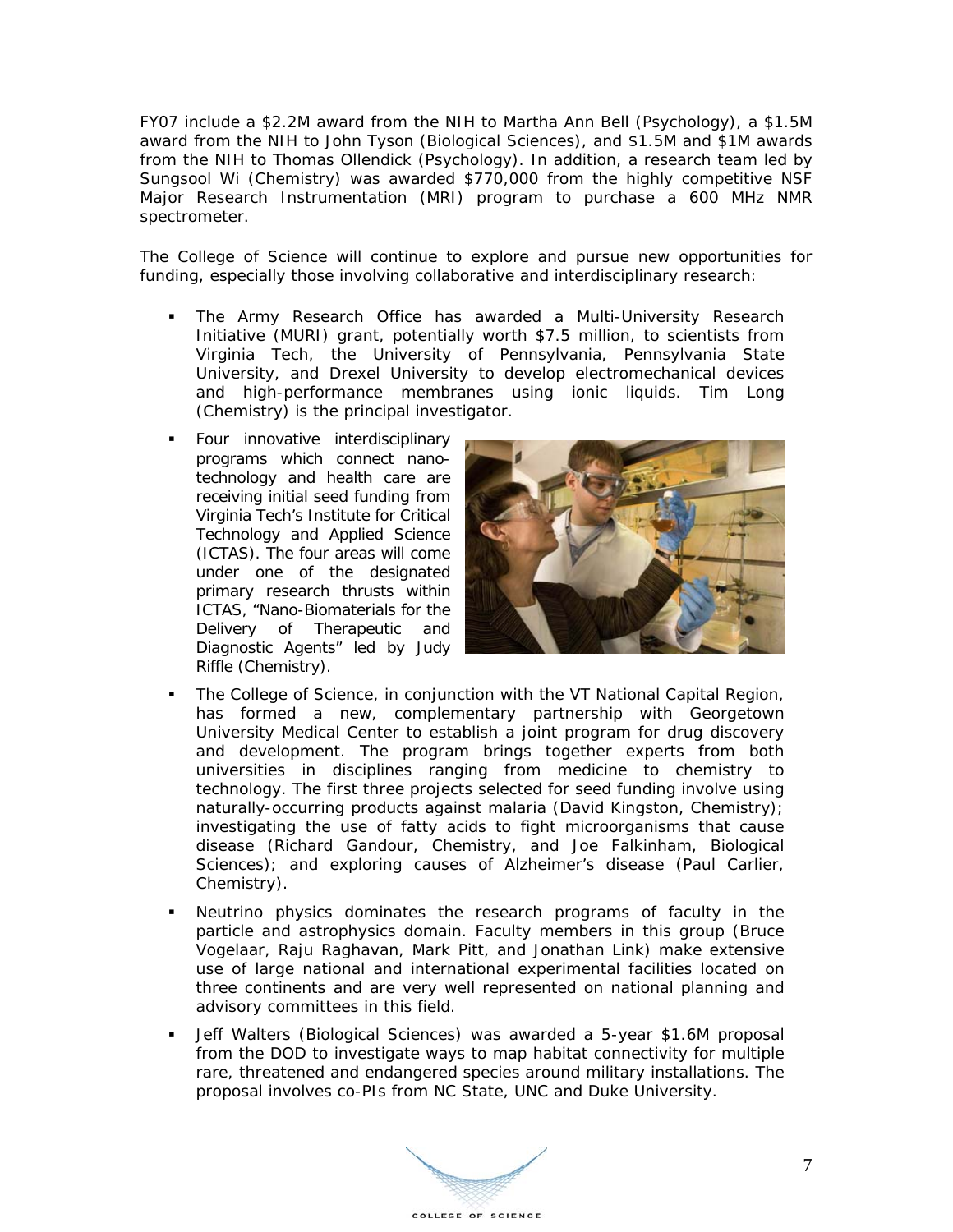The Department of Biological Sciences in collaboration with the Virginia Bioinformatics Institute (VBI) announced the opening of the Biological Sciences-VBI Plant Growth Facility. Erik Nilsen (Biological Sciences) is the Executive Director of the new plant research facility that will act as a focal point for promoting interdisciplinary research and interactions among faculty and students in plant sciences from across the campus and the region.



**BIOL-VBI Plant Research Facility**

The College of Science continues to support research conferences that attract participants from all over the world. Such conferences are one of the college's strategies for facilitating collaboration within and across departments, as well as promoting connections to researchers from other universities.

- Faculty members from the Departments of Human Development and Psychology have set up the Developmental Science Colloquium in order to learn about each other's work and to build a partnership that will allow faculty in these areas to be competitive for post-doctoral fellowships and external grants in the area of developmental studies.
- The second annual conference on structural biology was hosted by Virginia Tech with leadership from Biological Sciences faculty (Carla Finkielstein, Florian Schubot and Nancy Vogelaar) and the VT Crystallography Lab (Ross Angel) in April 2007. More than 120 people from Virginia Tech and neighboring colleges and universities attended the symposium. The symposium was sponsored in part by Oxford Diffraction, Ltd.



The Department of Physics hosted the Zallen Symposium in August 2006,

the LONU-LENS workshop in October 2006, and the first Sowers Workshop on Theoretical Physics in May 2007. Each event brought prominent invited speakers to campus, as well as numerous participants from Virginia Tech and elsewhere, and resulted in the dissemination of findings and programs in Physics far beyond the boundaries of Blacksburg.

 Liwu Li (Biological Sciences) co-organized a national mini-symposium: The 14th International Meeting of the Inflammation Research Association in October 2006.

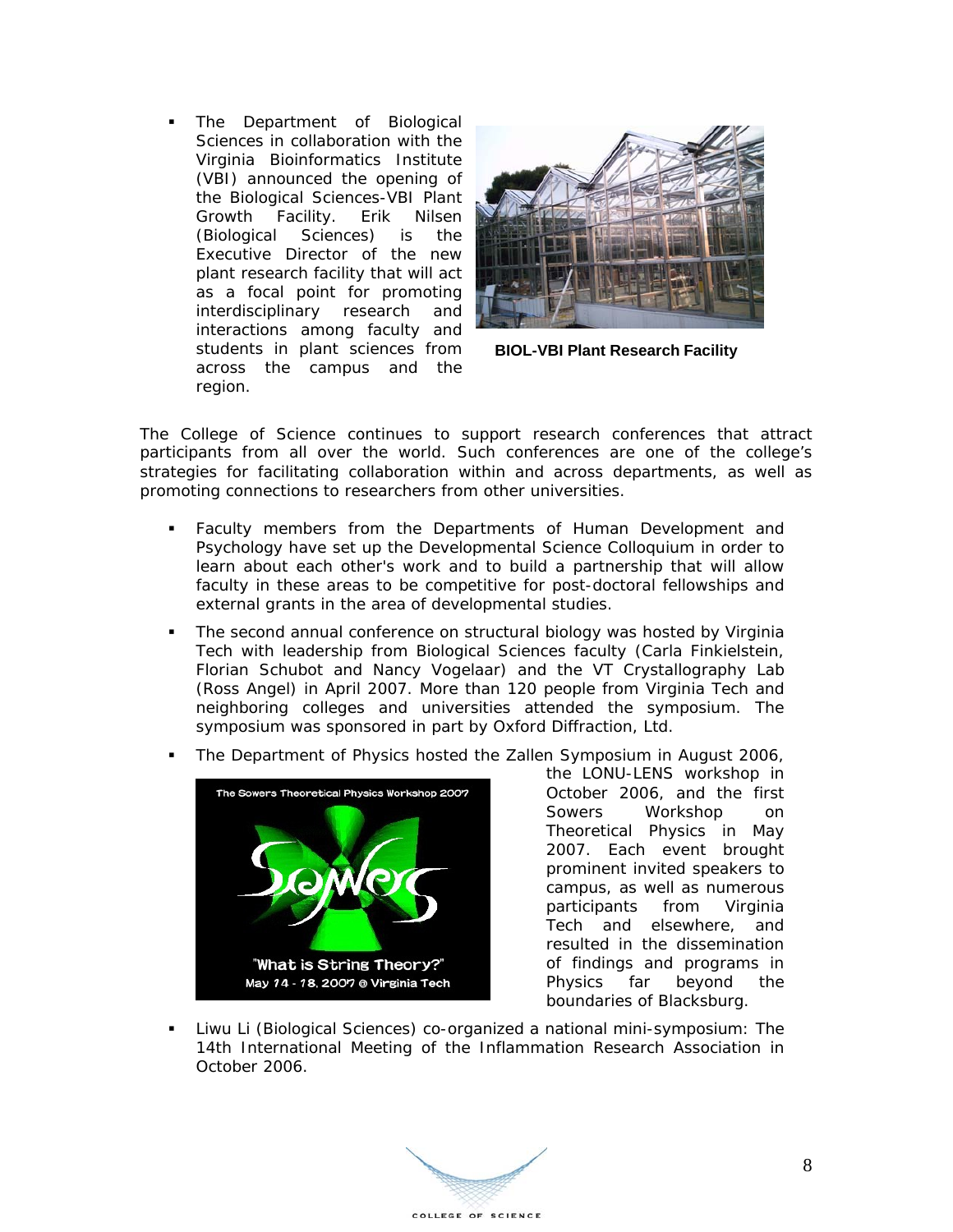- Daniel Crawford, Diego Troya and Edward Valeev (Chemistry) organized the 2007 Meeting of the Southeastern Theoretical Chemistry Association (May 18-19, 2007), the first time the meeting was held in the Commonwealth of Virginia. The meeting attracted theoretical and computational chemists from around the world.
- Aris Spanos (Economics) organized the 2006 Buchanan Colloquium in May 2006 and, working with Deborah Mayo (Philosophy), hosted a June symposium involving the interaction between Philosophy and Economics.

### **Learning: Graduate Programs**

The achievements of the graduate students in the College of Science bring prestige to the departments and thus to the college and university as a whole. The goals of the graduate programs in the College of Science are to:

- Expand graduate enrollments, with the goal of increasing the number of PhD students in COS by 120 in 2010.
- Enhance graduate and professional degree value through national partnerships and joint degrees.
- Enhance recruitment of top quality graduate student prospects.
- Enhance the quality of existing programs.

Following university goals in graduate education as outlined in the PhD2010 initiative, all programs are working to increase the number and quality of Ph.D. students. In fall 2006, there were 538 graduate students enrolled in the College of Science. Of these, 372 were Ph.D. students, a 23% increase from fall 2005.

The College of Science is striving to enhance graduate and professional degrees through national partnerships and joint degrees. The college is pleased to announce that the new interdisciplinary degree with Georgetown University, *Master of Science Degree in Biomedical Technology Development and Management*, is expected to be approved by the State Council of Higher Education for Virginia by fall 2007. This program addresses a significant shift emerging in the way pharmaceutical and biotechnology innovations evolve that emphasizes multi-disciplinary research and training. The Department of Labor projects a greater than 27% increase in biomedical industry employment opportunities between

The **Master of Science Degree in Biomedical Technology Development and Management** degree program has been approved by University Council, President Steger and the Board of Visitors, and is currently awaiting approval by the State Council of Higher Education for Virginia. The first class is expected to start in Winter 2008. The creation of this proposed joint degree between Virginia Tech and Georgetown University reflects the ongoing efforts of these two universities to create a mutually beneficial partnership.

2004 and 2014. The focus of the proposed joint degree program will be on developing a cadre of well-rounded professionals, trained in integrating science with technology, management, ethics, and public policy, and possessing a variety of analytical tools including modeling and simulation for business decision-making.

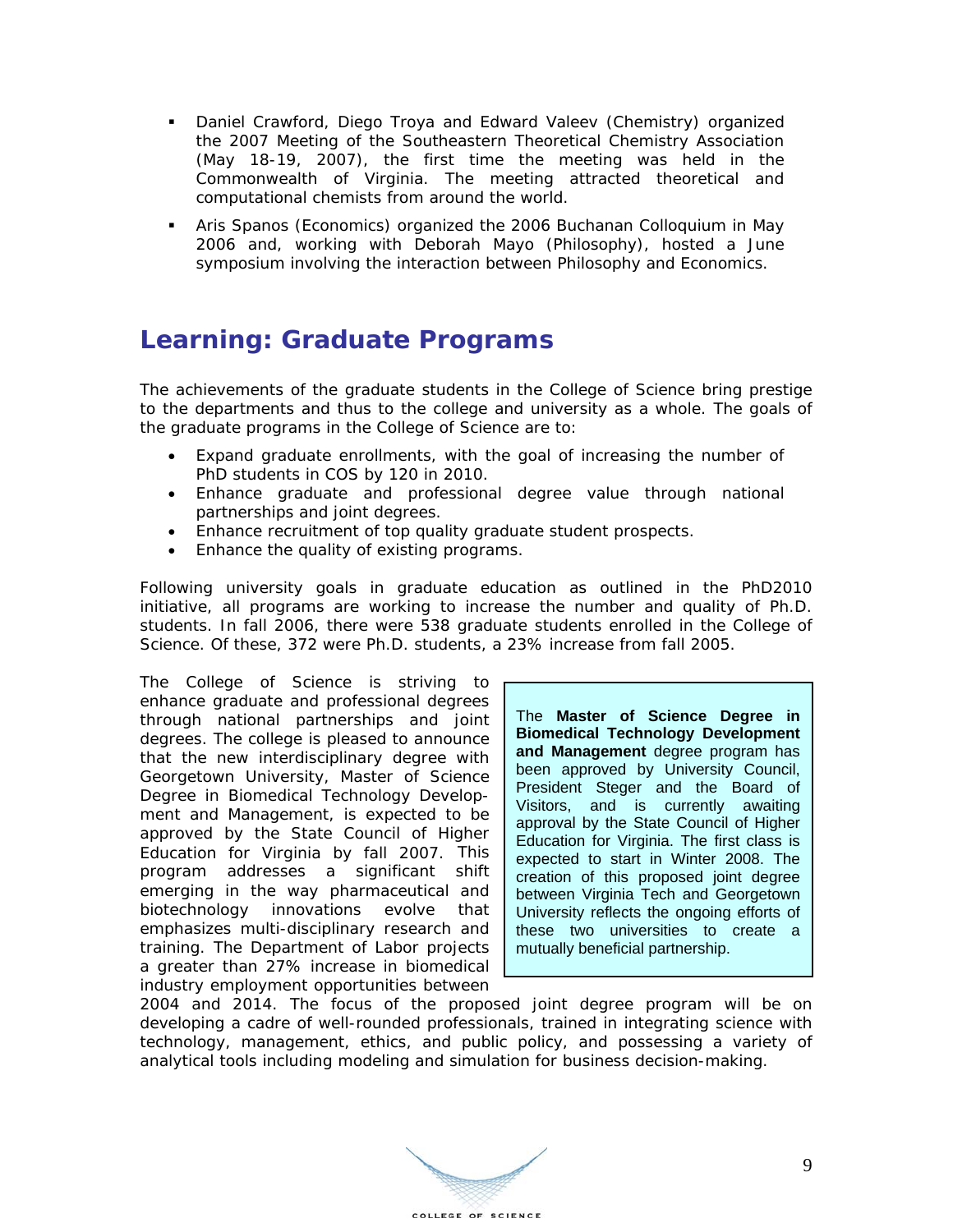The College of Science is a leader in developing interdisciplinary graduate degree programs. Such programs span traditional departmental boundaries and allow students enrolled in a program to study with faculty from many departments and colleges. Judy Riffle is director of the Macromolecular Science and Engineering graduate degree (MACR) which is a university-based degree program spanning multiple departments and colleges to emphasize fundamental and emerging technological areas in the field of macromolecular science and engineering. Faculty from Biological Sciences are key members of the interdisciplinary Ph.D. program in *Genetics, Bioinformatics, and Computational Biology (GBCB)*. This exciting program of study encompasses applications of molecular biology, genomics, mathematics, statistics and computer science to all areas of the life sciences. Biological Sciences is also involved in the *Molecular Cell Biology and Biotechnology (MCBB)* option to provide training in broad fundamentals that can be then applied to particular disciplines. On successful completion of the core curriculum in *MCBB*, students will be able to apply concepts of molecular cell biology directly to their own field of interest and research.

Faculty from the college have also been very successful in developing Integrative Graduate Education and Research Training (IGERT) grants funded by the NSF. The competition for these five-year programs is intense with only a handful of programs selected from several hundred applications. Judy Riffle (Chemistry) led one of the first IGERT programs awarded in 2001 for "Macromolecular Science and Engineering" (http://www.macro.vt.edu/ IGERT/). Tim Long (Chemistry) is co-director of an IGERT awarded in 2003 that trains students in "Macromolecular Interfaces with Life Sciences" or *MILES* (http://www.chem.vt.edu/milesigert/). The latest IGERT was awarded in July 2005 for "Exploring Interfaces through Graduate Education and Research," or *EIGER.* This program enables graduate students to pursue research of the interface science and engineering in natural systems, and the behavioral interfaces within scientific and engineering teams. *EIGER* is led by Michael Hochella (Geosciences) with participation from Biological Sciences, Physics, and Psychology. Each of the IGERT programs sponsors 40 graduate student fellowships over a fiveyear period.

Faculty in the College of Science lead novel recruitment efforts to increase the quality, diversity, and reputation of research programs. The Departments of Mathematics and Statistics are actively recruiting foreign students via pipelines to Peru, Tunisia, and Algeria. Brenda Winkel (Biological Sciences) initiated a graduate recruitment weekend that takes place every November for the *Molecular Plant Biology* graduate program. Using a "Frank Beamer" model, high-quality students are recruited in the Virginia-West Virginia-Tennessee region and spend a weekend on the Virginia Tech campus. The college supports fellowships such as ICTAS scholarships to recruit the best and brightest graduate students to Virginia Tech. Departmental "research days" and other such events that emphasize the quality of graduate programs are becoming increasingly important. Such events also enhance interdisciplinary thinking and result in the successful recruitment of the best students. In February, Physics held its first on-campus Preview Weekend for prospective graduate students. The date was chosen to coincide with the Graduate School Preview Weekend in order to give our visitors a full picture of graduate student life at Virginia Tech. Another important aspect of graduate training is to have students present their research results during "research days" and other such events. Biological Sciences presented their 4th Annual Research Day in March 2007. This program, directed by and for graduate students, is modeled after professional

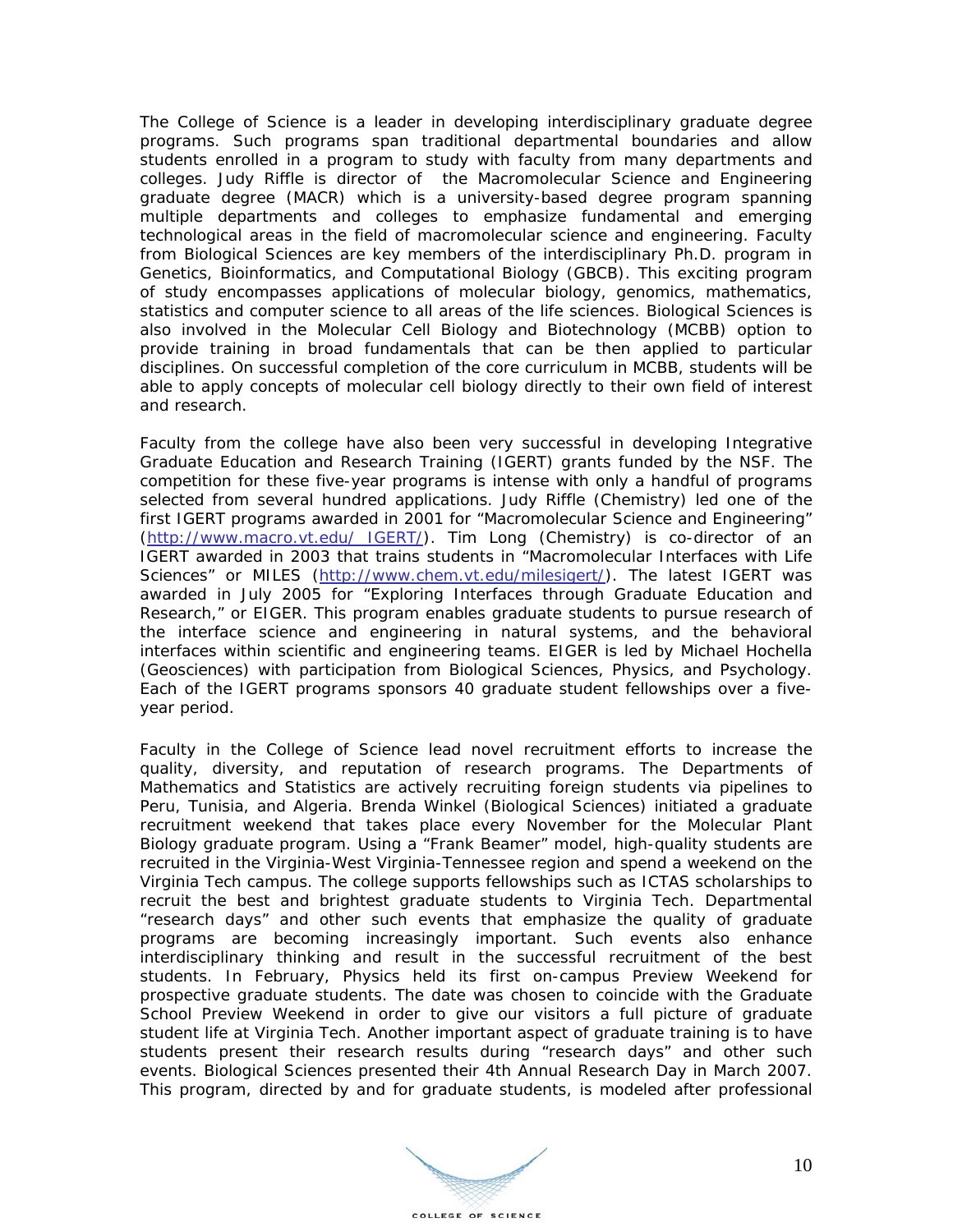conferences with poster sessions, presentations, and a plenary talk. Also in March, Geosciences held its 12th annual Geosciences Student Research Symposium.

Connections external to academe are important in graduate training and build on successes in corporate sponsorships and internships for graduate programs. Graduate programs in Geosciences, Physics, and Statistics benefit from corporate affiliations. Statistics, through its Corporate Partners program, places interns with Eli Lilly, DuPont, Minitab, General Electric, Kraft, Pratt and Whitney, and SAS. Geosciences benefits from long-term relations with petroleum companies. It hosted several visits this year by companies interviewing graduate students for possible employment. Psychology's required internship component relies on strong and abiding relations with institutions such as the Devereux Institute in Pennsylvania. Such internships place students in competitive positions for appointments after graduation. There are also opportunities for some graduate students to complete parts of their training at off-campus sites such as Oak Ridge National Laboratories, Georgetown University (including the Lombardi Cancer Center), the Howard Hughes Institute, and USGS. The National Capital Region (NCR) will provide new opportunities for graduate students by accommodating some of the off-campus training opportunities mentioned above, as well as develop a potential initiative on Public Science Policy in partnership with the T. C. Williams School of Law.

Endowments provided by loyal alumni are also providing scholarships that enhance the graduate programs in the college. The College of Science's alumni advisory group, the Roundtable, established the Make-a-Difference Scholarship for Graduate Study in the College of Science. Awards ranging from \$1,000 to \$5,000 are awarded to graduate students who will make a significant difference to the College of Science and the world outside the university. Adam Wallace (Geosciences) was awarded the first 2007 Roundtable Scholarship.

The College of Science increasingly involves graduate students with undergraduate education through GTA appointments, the Graduate School's Transformative Graduate Education Program, and supervision of undergraduate research. Departments within the college are also striving to broaden graduate education beyond a strict focus on research. Biological Sciences, in partnership with the Graduate School, continued a project for "preparing the future professoriate," in which a number of graduate students obtain teacher pedagogical training and then teach a lecture course under the mentorship of a faculty member.

#### **Graduate Student Awards**

Richard Krause, a recent graduate from the doctoral program and currently a postdoctoral researcher in the Department of Geosciences, has received a fellowship from the Alexander von Humboldt Foundation. The fellowship commencing in June 2007 will provide Richard with two years of support to live and work in Berlin and conduct research at the world-class Museum für Naturkunde, which houses one of the largest natural history collections in Europe. Every year, the Foundation enables up to 500 young scholars from all over the world to spend time in Germany. The Foundation maintains a network of approximately 22,000 former Humboldt fellows in 130 countries worldwide - including 40 Nobel Prize winners.



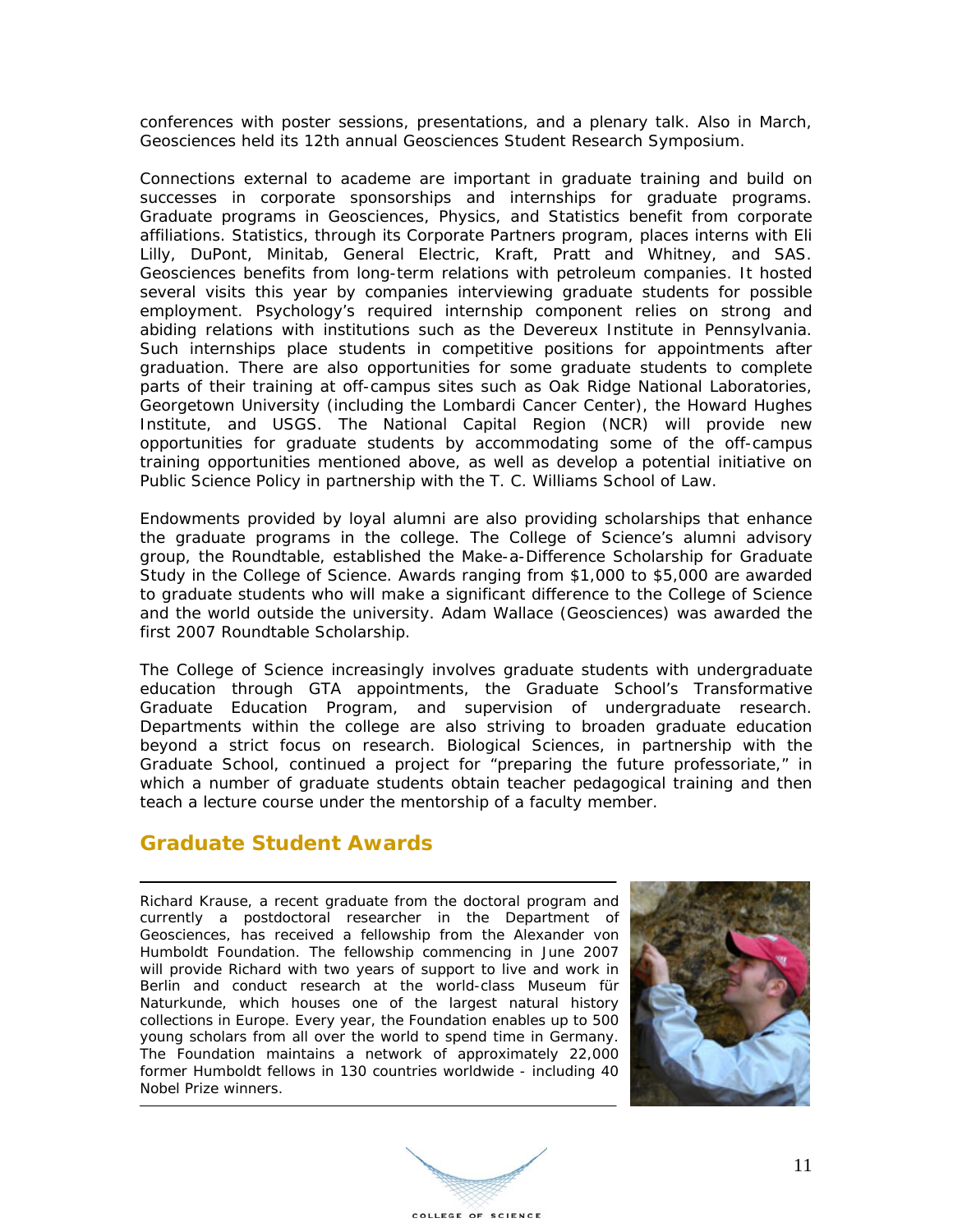#### **More Graduate Student Awards**



**Lori Blanc** (Biological Sciences) received the **2007 College of Science Outstanding Ph.D. Graduate Student Award**. Lori's advisor was Professor Jeff Walters.

**2007 Outstanding Graduate Teaching Assistant Excellence Award** 



**Philip Lehman**  Psychology

**2007 College of Science Outstanding Master's Student Award** 

> **Austin Amaya**  Mathematics and Physics



**Laura Hamm** (Geosciences), a first-year Ph.D. student, received a fellowship from the **National Science Foundation Graduate Research Fellowship (NSF GRP) Program**. Only four NSF GRPs were awarded in Geochemistry across the nation this year. She is a student of Patricia Dove.

**2007 College of Science Roundtable Make-a-Difference Scholarship for Graduate Study Scholars** 

**Adam Wallace Juliet Mammei Michael Knepp** Geosciences Physics Psychology

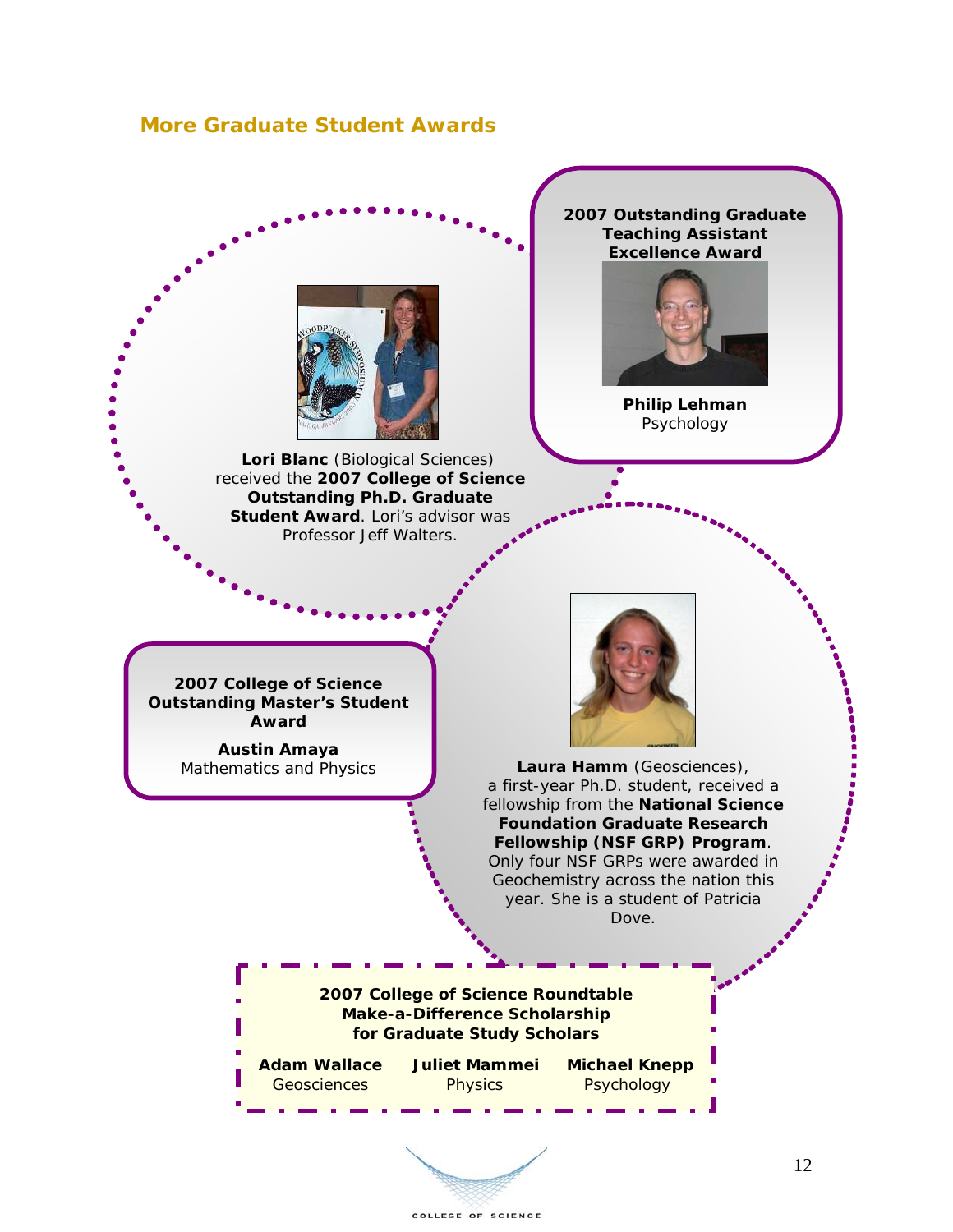### **Learning: Undergraduate Programs**

Opportunities and participation in undergraduate research and other outside-of-theclassroom opportunities for exploration are continuing to grow. Participation in undergraduate research for credit grew to 358 from just over 325 last year and 300 two years ago.

- COS has changed the culture surrounding undergraduate research from an activity that "happens" to one where students intentionally participate. We have encouraged students to plan to participate in undergraduate research as part of their whole undergraduate plan of study and to register for undergraduate research credit before the beginning of the semester.
- COS provided support for Emily Dellala (Biological Sciences and Psychology) and Matthew Sweede (Biological Sciences and Biochemistry, minor in Chemistry) who are participating in the iGEM program. iGEM is the prestigious International Genetically Engineered Machines competition organized by the Massachusetts Institute of Technology (MIT). The objective of the competition is to design and build an engineered biological system using standard DNA parts (igem.mit.edu). iGEM Team Members are required to imagine, engineer, and assemble a biological system. The completed project will then be presented at the iGEM jamboree in Boston in November 2007.
- Dan Farkas and Peter Haskell (Mathematics) won an NSA grant to sponsor an REU for summer 2006. Seventeen students from regional universities attended.
- In Physics, well over a quarter of the undergraduate students (almost all seniors, and at least half of the juniors) are participating in faculty research projects. This participation has earned physics students substantial recognition outside of Virginia Tech. Brian Skinner is Virginia Tech's 33<sup>rd</sup> Goldwater Scholar (and the 7th from Physics) and won an NSF Graduate Research Fellowship. My Linh Pham graduated with a straight 4.0 GPA and will start graduate school at Harvard University in fall 2007. David Adams's undergraduate research will result in *five* papers, four of which are co-authored with physics faculty.
- Over 90% of graduating B.S. Chemistry majors in AY 2006-07 participated in one or more semester of undergraduate research during their residency at Virginia Tech. In addition, the chemistry department hosted 13 undergraduate researchers in an NSF-funded REU program during the summer of 2006. Research participation by undergraduates not only provides a research experience but also provides bona fide results. In the calendar year of 2006, 17 research papers were co-authored by chemistry department faculty with undergraduate students. In addition, seven research presentations were made by undergraduates at national or regional chemistry meetings.
- In psychology, more than 130 undergraduates were enrolled in field study and undergraduate research credits and participated in community and research opportunities.

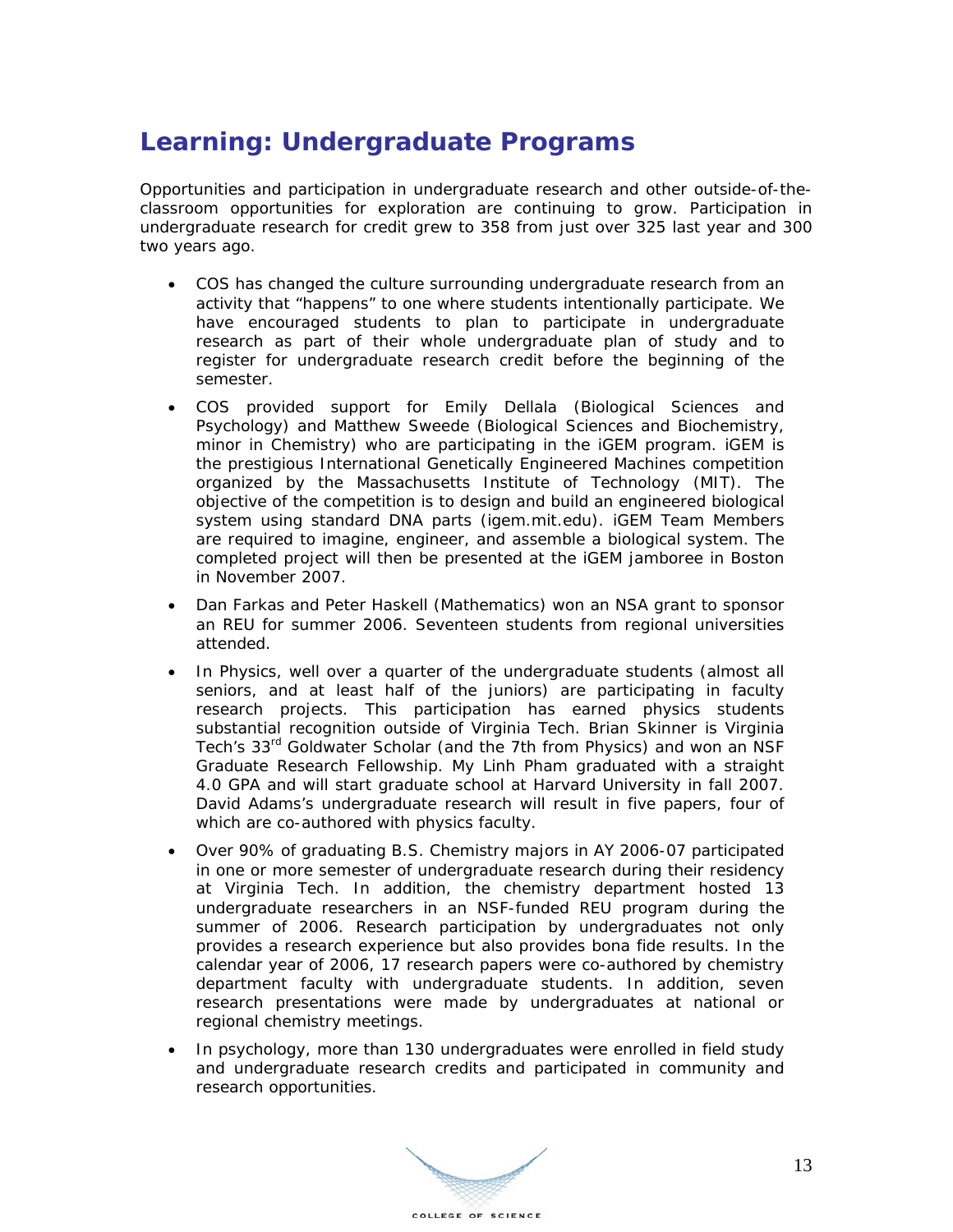• The Statistics Department is using their consulting center to engage undergraduate students in scientific projects. They are in the process of developing a SAS certification program. This will enhance chances for undergraduate students to obtain field study and internship opportunities.

Development of the IP Law program continued to progress this year along a number of dimensions:

- Coursework: For the first time, the University of Richmond offered an IP law course in fall 2006 on the Virginia Tech campus. "Technology, Law and Society" was aimed at sophomores in science and engineering majors. The course will involve weekly guest lectures from UR law school faculty. In addition, alumnus Kimbley Muller taught the capstone course in IP law for the fourth year in a row. A third course in the sequence is planned for spring 2008.
- Admissions: In fall 2006, the University of Richmond admitted the first student from this program to begin law school in fall 2007. Approximately 25 students at different points in their VT careers are currently on a listserv for students who anticipate attending law school in IP law.
- Lecture Series: In fall 2006, Rodney Smolla, Dean of the T. C. Williams School of Law at the University of Richmond, gave the inaugural lecture in a planned series of public lectures on IP law.
- Scholarships and Internships: COS is actively engaged in trying to put together scholarship and internship opportunities for students interested in this IP law program.

The College of Science is heavily invested in developing and delivering high quality core and service teaching. Our teaching strategies are being updated to reflect the importance of the VT Pathways model. To that end, the college participated actively in the pilot project for the "Student Defined Experience."

Other innovations in undergraduate education:

- Physics is offering new courses in nanoscience, computational physics, and biological physics, in order to expose our undergraduates to some of the focal areas of current science. Writing and presentation skills are emphasized in several courses, at different stages of the curriculum. Course work and research projects are frequently integrated into a capstone experience.
- Barbara Bekken (Geosciences) together with a team of ten diverse faculty and graduate students from four different colleges, completed the second semester of the second phase of the experimental Earth Sustainability (ES) integrated Liberal Education project begun in fall 2004. Sixty-seven students enrolled in Phase II of the ES series and will receive credit for five of the seven areas of the LibEd core in six fewer credit hours than if they had enrolled in the traditional LibEd curriculum, thus providing greater elective flexibility.
- The Biological Sciences department's one-credit-hour required freshman seminar course, plus the accompanying manual titled the Compass, was

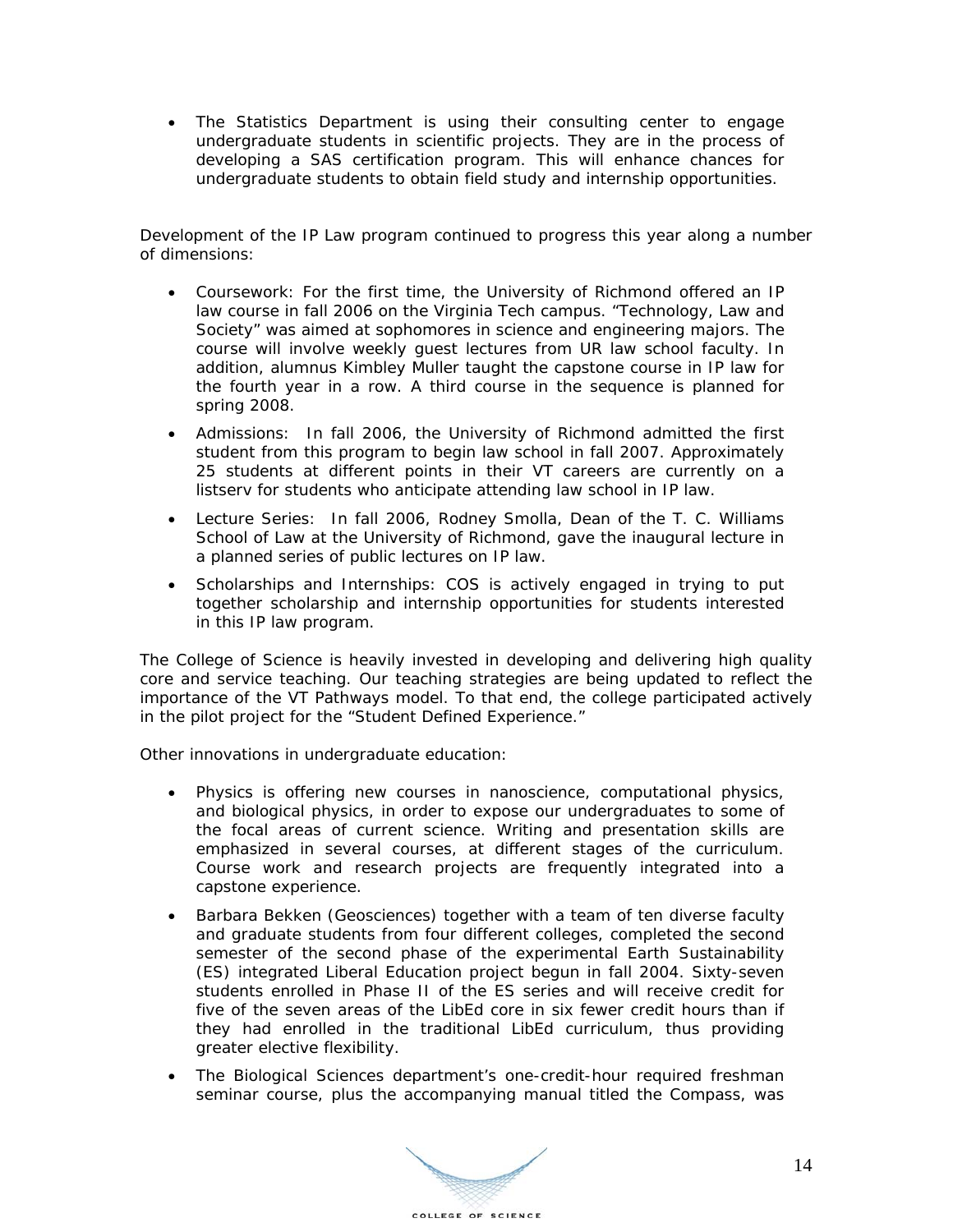presented as a model for success at a Department Head Breakfast Roundtable discussion which focused on the topic of first-year experiences.

• Biological Sciences continued its active role in leading the Biological and Life Sciences Learning Community (BLSC) in 2005-06. Joe Cowles and Betsey Waterman organized this residential learning community for students to develop a sense of community and a focus on academics. In academic years 2005 and 2006, the BLSC has been recognized as the "Community of the Year" by the National Residence Hall Honorary. The NRHH is an organization of the top 1% residents on campus. Their main focus is to recognize the accomplishments of students on campus.



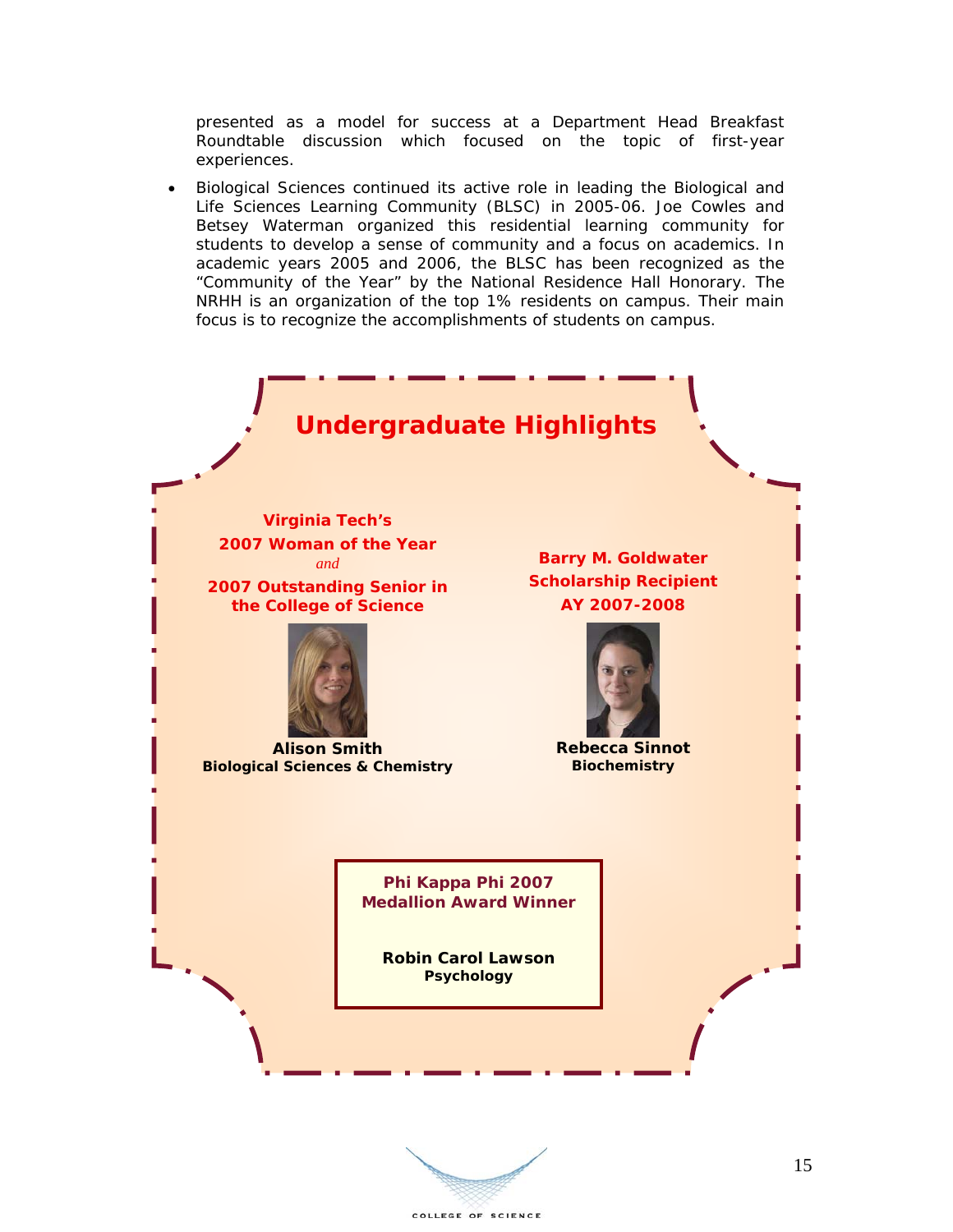### **Teaching and Advising Highlights**

Kurt Hoffman (Psychology) was awarded the Alumni Award for Teaching Excellence and was inducted into the University Academy of Teaching Excellence.

Daniel Crawford (Chemistry), Jeannine Eddleton (Chemistry), and Ann Stevens (Biological Sciences) received Dr. Carroll B. Shannon Certificates for Excellence in Teaching from the College of Science.



T. S. Chang (Physics) was nominated by Virginia Tech students for the University Sporn Award.

Alan Esker (Chemistry) won the Cook Award for Excellence in Teaching Chemistry.

Sheryl Ball (Economics) was recognized by the Kenneth J. Elzinga award from the Southern Economic Association for her innovative work in developing new classroom technologies, her accomplishments in the scholarship of teaching, and her years of first-rate classroom performance.

Phillip Lehman, doctoral student in the Department of Psychology, received the Graduate Teaching Assistant Excellence Award for 2006-2007.

Elizabeth Bonawitz (Mathematics) was recognized by the Panhellenic Council as one of the most valuable professors at Virginia Tech.

David Harrison and Scott Geller (Psychology) received the Alumni Students' Choice for "Favorite Professor Award" sponsored by the Student Alumni Association at Virginia Tech.

Biological Sciences Ph.D. student Brian Olsen received a Virginia Tech Graduate Teaching Special Commendation from the Virginia Tech Graduate School.



Elizabeth Waterman, academic advisor for the Department of Biological Sciences, receives from President Steger one of five President's Awards for Excellence presented in 2006.

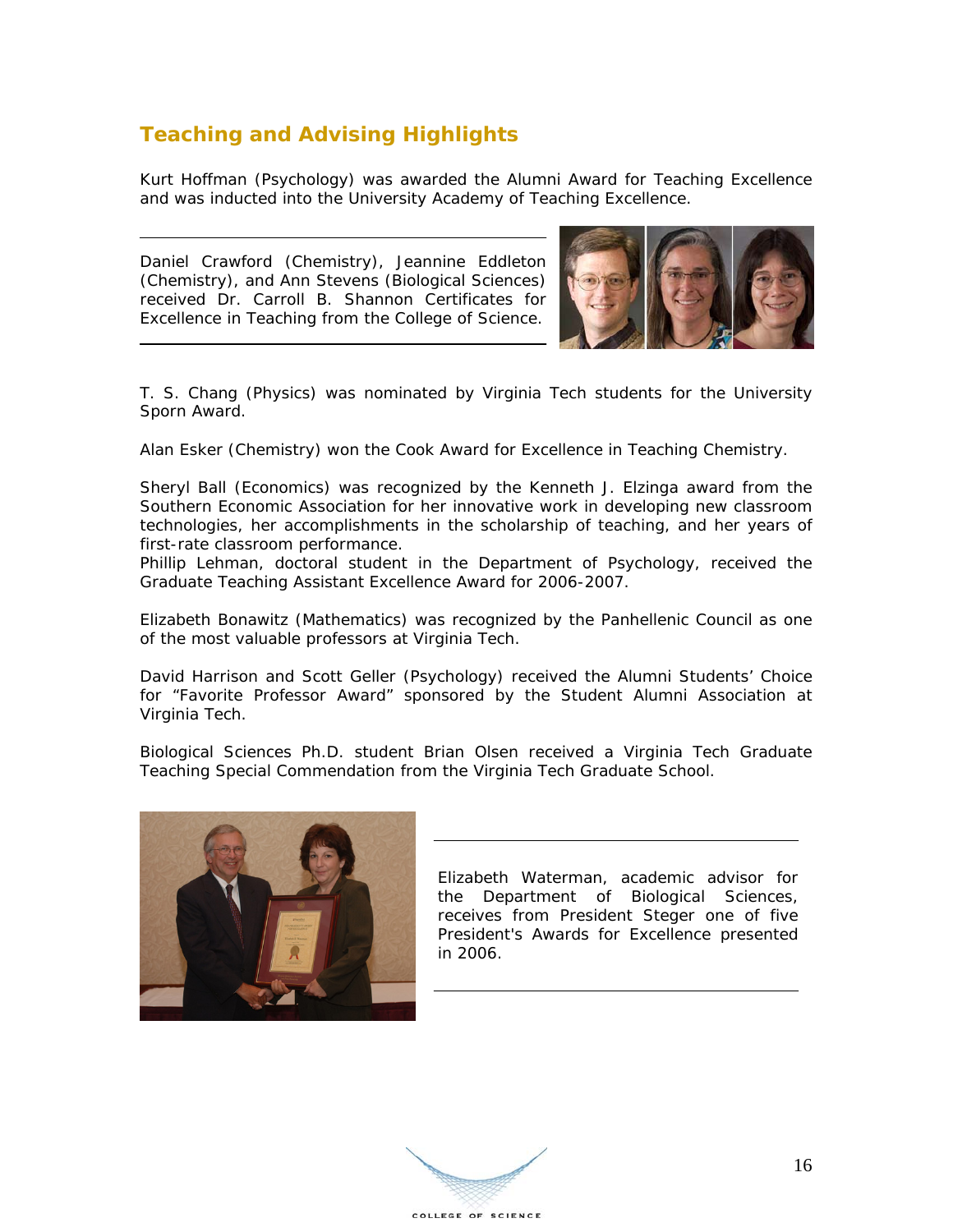### **Engagement**

The College of Science is committed to engaging its intellectual assets to address economic and social needs of communities around the commonwealth, the nation, and the world. Faculty members and students in the College of Science are extensively involved in outreach and service. The involvement ranges from interactions with K-12, to short courses and workshops for students and professionals, to newsletters and media presentations, and to service in professional societies, governmental and non-governmental agencies. Faculty members in the college hold more than 100 editorships or associate editorships on professional journals and many serve on editorial boards. Faculty members also serve on numerous review panels at federal agencies and foundations for grant selection.

Highlights in the strategic areas of the Engagement Scholarship Domain:

**I. Economic Vitality:** The College of Science connects innovations in the scholarship of learning, discovery, and engagement to the economic well-being of individuals, families, businesses, and communities. Central to this goal are entrepreneurial initiatives advancing technology transfer, intellectual property, and the transfer of knowledge in domestic and international partnerships.

 A unique partnership between the Virginia Tech Crystallography Laboratory and Oxford Diffraction, Ltd. was announced in October 2006. Under the arrangement, Virginia Tech invested \$250,000 from the Commonwealth Research Initiative (CRI) fund in return for the equivalent of \$1.65 million in new equipment, upgrades to existing equipment, and service contracts from Oxford Diffraction. The company also announced the opening of a new office at the Corporate Research Center that will serve as its North American headquarters. "The partnership with Oxford Diffraction is an excellent example of the type of relationship we hoped the CRI funding would encourage," said Del. Harvey Morgan, chairman of the House Appropriations Higher Education Subcommittee. "This partnership leverages state dollars to provide increased private sector and federal funding and promises to generate intellectual property that may well result in jobs for Virginians."



L to R: Pres. Steger, Mr. Foster-Turner of Oxford Diffraction, Del. Morgan, Dean Chang

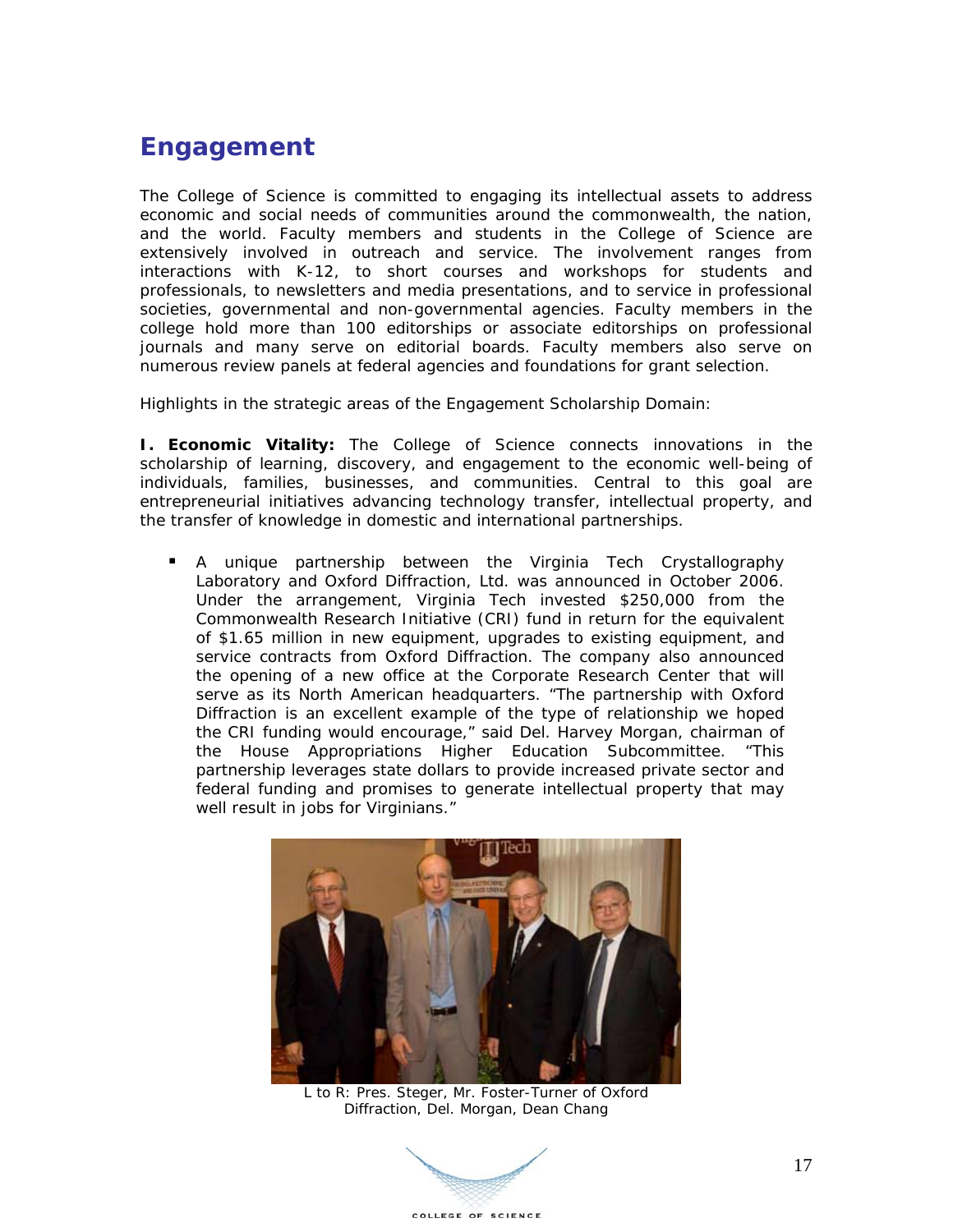- The Department of Statistics has added two members to its Corporate Partners program, Becton Dickinson Diagnostics and Capital One. Continuing Corporate Partners include DuPont, Eli Lilly, General Electric, Kraft, Minitab, Pratt & Whitney and SAS. Secured funding for graduate student support has been obtained from Minitab and RJ Reynolds.
- Martin Chapman (Geosciences) is Director of the *Virginia Tech Seismological Observatory (VTSO).* He provides technical guidance to utilities and their consultants on issues of earthquake engineering and seismic hazard for sites in the eastern United States. Data from the VTSO seismic network operation is compiled and distributed for hazard assessment and mitigation. During 2006-07, Chapman contributed much useful information to state and federal agencies such as MSHA, as well as to mining companies, such as Consolidated Coal, Inc.

**II. International Education and Research:** The College of Science is committed to fostering communities that value all cultures, languages, lands, and people. International collaborations will include the establishment of research and education centers and the expansion of study abroad.

- A memorandum of understanding (MOU) was developed between Springer-Verlag, InuTech and Icubed (a company owned by Math department member James Turner). This will provide opportunities for our students to study and intern abroad. This led to a web-based educational module in Computational Science which was used in the Graduate School's GEDI program. Two students did internships with InuTech in Summer 2006.
- Daniel Capelluto (Chemistry) and Carla Finkielstein (Biological Sciences) developed an exchange program with the Department of Human Biochemistry, University of Buenos Aires.
- An MOU between Virginia Tech and the University of Naples, Italy was signed to establish an exchange program to study the volcanoes of southern Italy. Under this agreement, one Italian student, Claudia Cannatelli, has completed the requirements for the Master's degree at Virginia Tech, and two students from the University of Naples entered the Ph.D. program at Virginia Tech in August 2006.
- The Virginia Tech Crystallography Laboratory hosted a number of research visits by faculty from across Europe, including the Bayerisches Geoinstitut, Germany, University of Opole, Poland, University of Milan, Italy, University of Padua, Italy, Universitaet Hamburg, Germany, and the University of Durham, England. In collaboration with Prof. Mihailova (Hamburg), a joint research proposal was submitted to the NSF and DFG to fund further collaboration.
- The International Travel Grant Supplement (ITGS) program helped support twenty faculty in the College of Science to travel and give presentations in Australia, China, Columbia, Denmark, France, Greece, Ireland, Italy, Japan, Mali, South Korea and the United Kingdom.
- **Ignacio Moore (Biological Sciences) led a four-week study abroad program** in Ecuador for the past two summers. Students are exposed to a wide diversity of ecosystems from the high Andes to lowland tropical

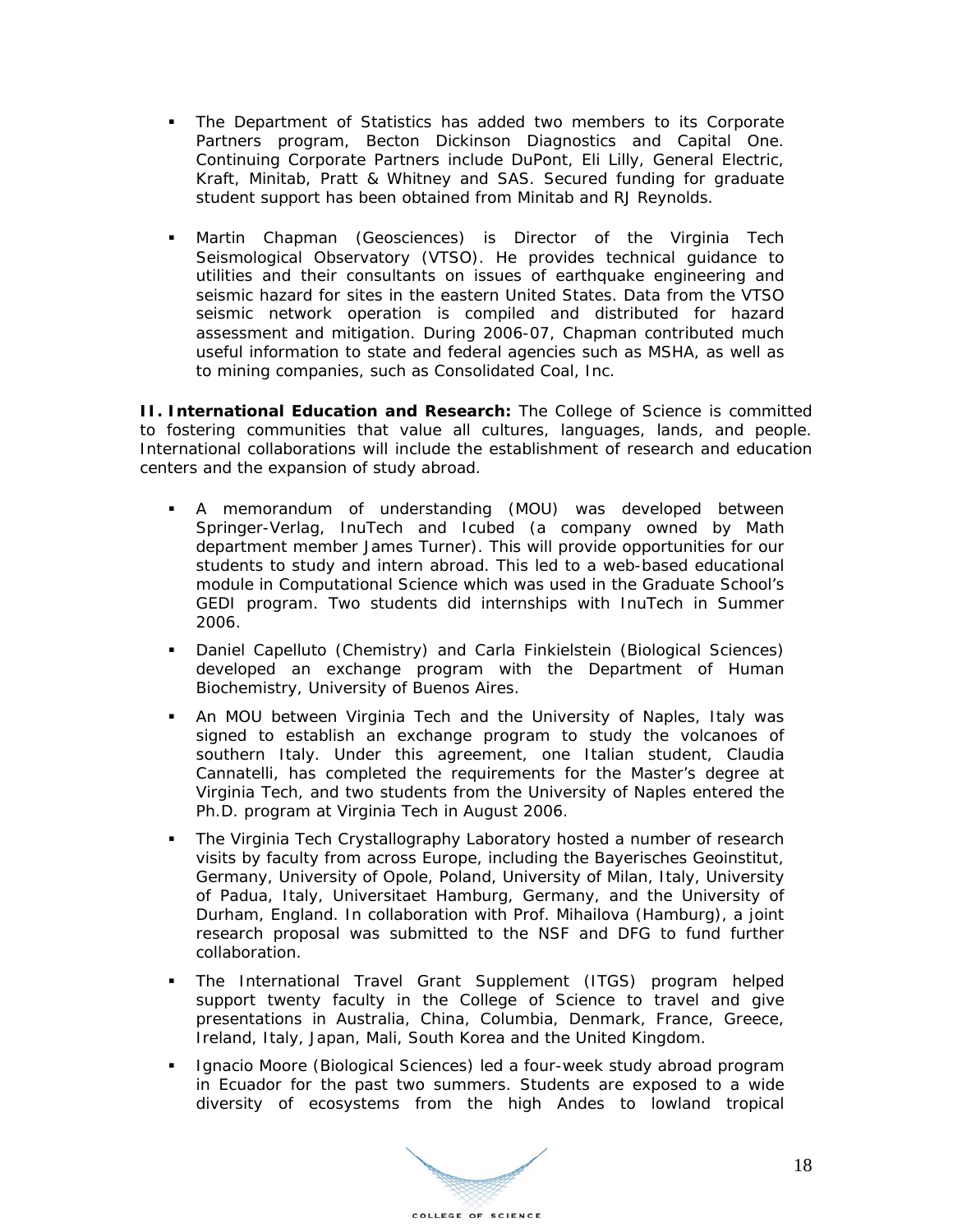rainforests. The class ends with a study of the flora and fauna of the Galapagos Islands. Each year 13 undergraduate students participate.

 Jerry Via (Biological Sciences and Dean's Office) is the director of a Spring Semester Program in the Dominican Republic. The program consists of 18 hours of course work (6 courses) taught by Virginia Tech faculty. Each course is taught intensively in a two-week block. The program hosted 11 students this past spring and plans are underway for spring 2008.

**III. PK-12 Education in Science, Technology, Engineering, and Mathematics (STEM):** This goal is achieved through multi-disciplinary research partnerships, teacher preparation, professional development opportunities for PK-12 educators, and programs connecting PK-12 to STEM undergraduate programs.

- One of the most active K-12 programs in the college is led by Mike Rosenzweig (Biological Sciences) in collaboration with Llyn Sharp, Outreach Coordinator for Geosciences. They run a Science Outreach Program (SOuP) that focuses on K-12 teacher training, and value added to sponsored research proposals (http://www.socm.vt.edu/). Llyn is also a trainer for national earth and environmental science programs including GLOBE (www.globe.gov), Project WET (www.projectwet.org), and Save Our Streams (www.vasos.org).
- During 2006, Llyn Sharp and Mike Rosenzweig served as coordinators for VT-STEM, the University's K-12 Outreach Initiative in Science, Technology, Engineering, and Math. Sponsored by the Division of Outreach and International Affairs, this is a group of over 50 people and programs seeking to promote excellence in STEM education in Virginia through links to schools, teachers, and VT projects.
- The Geosciences Museum provides an additional resource for outreach with over 5400 visitors during the 2006-07 AY, including VT students, campus visitors, K-12 school groups, and 4-H groups from the local area and Southwest Virginia.
- Chemistry's outreach to K-12 reached around 8,500 students in the past seven semesters and trained over sixty teachers in workshops. A group of teachers from the Roanoke Valley Governor's School visited campus to learn how they might incorporate nanotechnology into their curriculum.
- Wayne Patty (Mathematics) runs their K-12 teacher professional development. Susan Hagen teaches an online algebra course for middle school teachers via the Highly Qualified Program in conjunction with JMU, VCU, NSU, UVA, and UMW. The department sponsors the VT regional Math contest involving 40 colleges/universities and 200 students. Mathematics ran the annual Women's Career Day at the Math Emporium with 20 regional middle schools, 200 girls and a panel of 5 alumnae. During Math Awareness Month, a poster contest was sponsored for Montgomery and Giles K-6 students.

**IV. Student Engagement:** Undergraduate and graduate students have opportunities to engage in service-learning and civic activities. These opportunities will amplify student learning and build professional skills to strengthen student academic careers and professional development.

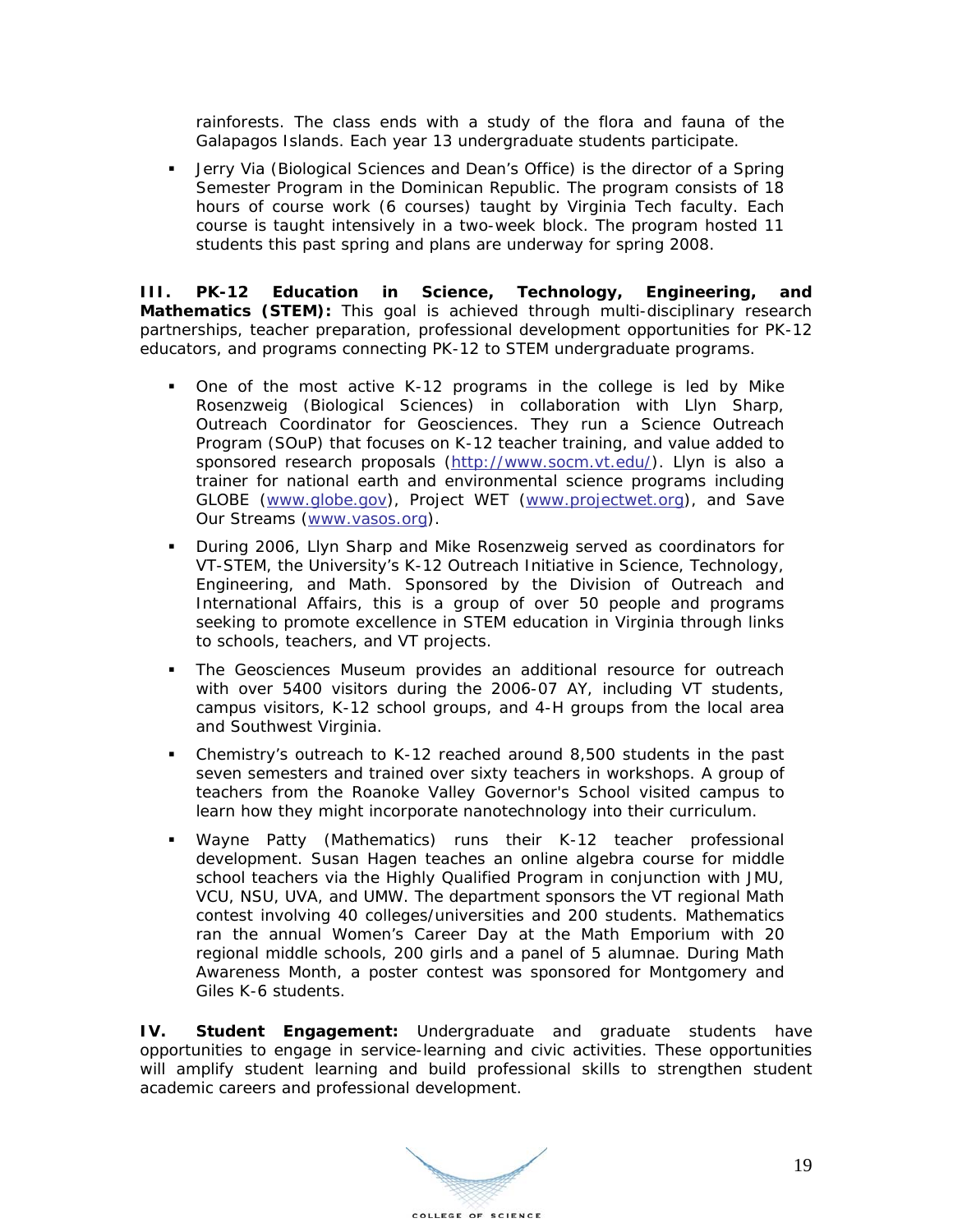- Nine companies visited the Department of Geosciences to recruit graduate students during the fall semester: BP, Cabot Oil & Gas, Chevron Corp., Chesapeake Energy, ConocoPhillips, Hess, Iluka Resources, Marshall Miller, and Newmont Mining. Six graduate students received offers of employment as a result of these interviews.
- Ryan Clark and Kecia Foster, undergraduate psychology majors, received department awards for outstanding service for their many hours of volunteer work with various local and national agencies.
- Undergraduate physics majors took part in an outreach program, conducted by the department, visiting local and regional K-12 classes/student groups and giving informative and entertaining physics presentations and demonstrations. This program was coordinated by James Robertson, a graduating senior in Physics.
- Economics enhanced their collaboration with Sungkyunkwan University (South Korea) that enabled 24 Korean graduate students to come to Blacksburg in early 2007 for a one-month intensive course in Applied Economics taught by Aris Spanos.
- The Psychological Services Center and Child Study Center, graduate training clinics for doctoral psychology students, provided psychological assessment and treatment services to more than 100 community residents.

#### *Links to college/departmental newsletters:*

**College of Science** http://www.cos.vt.edu/news/spr07mag.pdf **Biological Sciences** http://www.biol.vt.edu/alumni/newsletter.html **Chemistry** http://www.chem.vt.edu/news/ElementsSpring2006.pdf **Geosciences** http://www.geos.vt.edu/news/magazine/ **Physics** http://www.phys.vt.edu/Newsletters

#### **Outreach award**

Mike Rosenzweig was awarded the **2007 College of Science Award for Outreach Excellence** for promoting the intersection between college- and community-level learning and discovery. He cofounded the nonprofit corporation known as SEEDS (Seek Education, Explore and DiScover) in 1995 which has worked with over 720 students in summer camp programs, 55 service-learning projects for college students, and countless other citizens and youth in a variety of programs. He has generated over \$320K in support for SEEDS. With Llyn Sharp (2006 COS Outreach Excellence recipient), he created a Science Outreach Program (SOuP). Mike seeks foundation and federal funds to strengthen and grow the existing program and he has obtained over \$250,000 to support outreach programs.



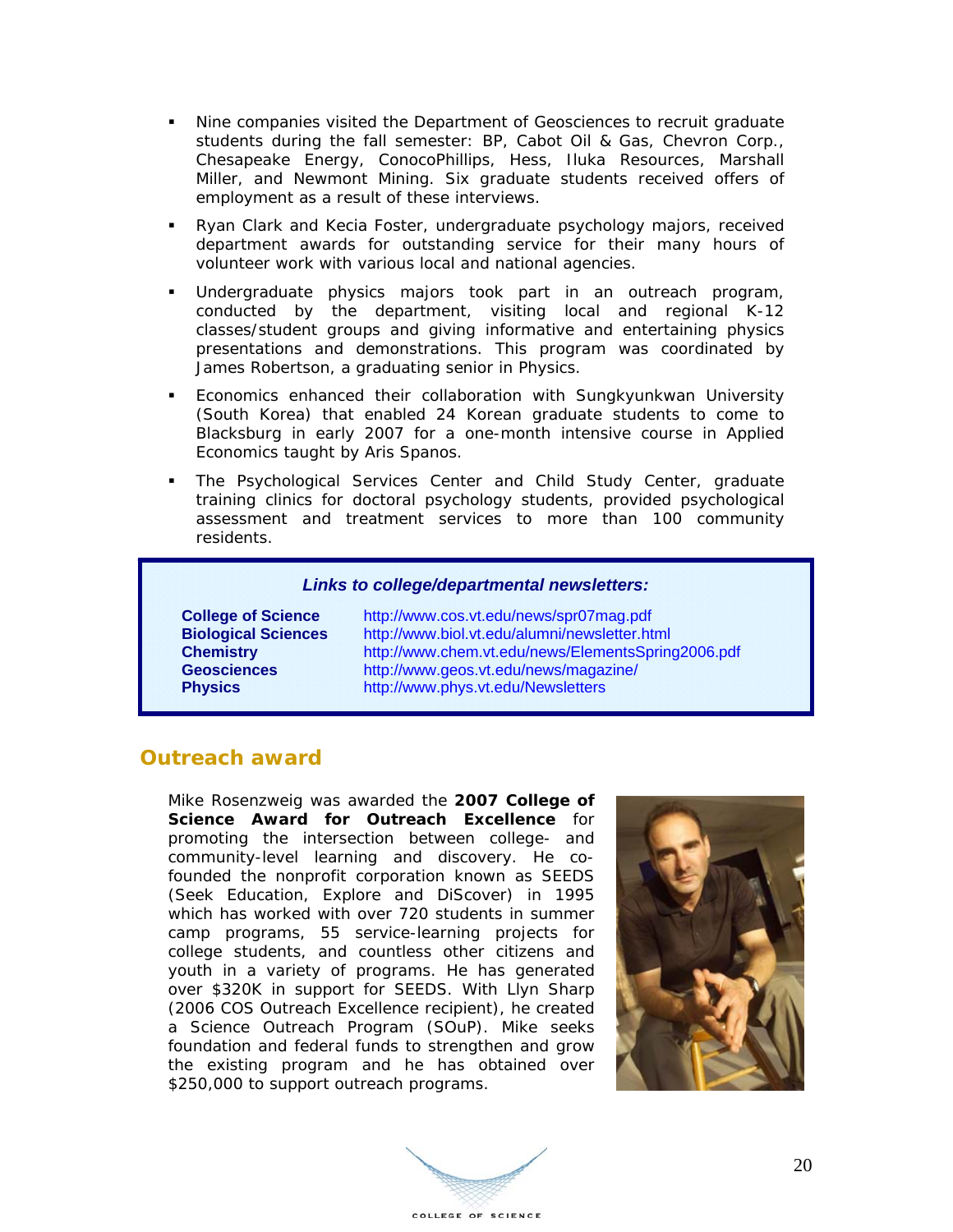### **Spotlights**

*2007 College of Science Outstanding Graduate Student*  **Lori Blanc** Biological Sciences

> *John L. Chase Meritorious Service Award*

**Debbie Wilson**  Career Services

*Southern Economic Association Kenneth G. Elzinga Distinguished Teaching Award*  **Sheryl Ball Economics** 

*VT's 2007 Undergraduate Woman of the Year and College of Science Outstanding Senior* 

**Alison A. Smith** Biology / Chemistry

*North American Benthological Society Award of Excellence* 

**Jack Webster** Biological Sciences

*2006 Diggs Teaching Scholar Award and 2007 College of Science Diversity Award* 

**Jill Sible** Biological Sciences

*Carroll B. Shannon Certificate of Teaching Excellence* **Ann Stevens,** Biol **Jeannine Eddleton Daniel Crawford,** Chem

*George Polya Award Mathematical Assn of America* 

> **Ezra "Bud" Brown Mathematics**

*2007 College of Science Outstanding Master's Student*  **Austin Amaya** Physics / Mathematics

*2007 College of Science Award for Outreach Excellence*

**Michael Rosenzweig**  Biological Sciences

*A Fellow in the American Association for the Advancement of Science (AAAS)*  **Bob Bodnar**, **UDP Geosciences** 

*Sigma Xi Undergraduate Research Award* 

**David A. Adams Physics** 

*University Distinguished Professor* 

**Michael Hochella Geosciences** 

*A Fellow in the American Physical Society (APS)* 

> **Royce Zia Physics**

*A. Alan Baird Memorial Award* 

**Manisha Patel** Economics and **History** 

*2007-08 AdvanceVT Research Seed Grant*  **Lisa Belden**

Biological Sciences

*Air Force's Young Investigator Research Program Award*  **Giti Khodaparast Physics** 

*Sigma Xi Ph.D. Research Award*

**Sandor Benczik Physics** 

*2007-08 Barry M. Goldwater Scholarship*  **Rebecca Sinnott** Biochemistry and

Psychology

*2006 Cottrell Scholar Award, Research Corporation* **Diego Troya Chemistry** 

*2006 President's Award for Excellence*  **Elizabeth Waterman** Biological Sciences

*COS Roundtable Scholarship*

**Michael Knepp,** Psyc **Juliet Mammei**, Phys **Adam Wallace,** Geos

*NSF Graduate Research Fellowship*

**Brian Skinner,** Phys **Laura Hamm,** Geos **Brian Lutz,** Biol

*2006 Charles Schuchert Award, Paleontological Society* 

> **Shuhai Xiao Geosciences**

> > 21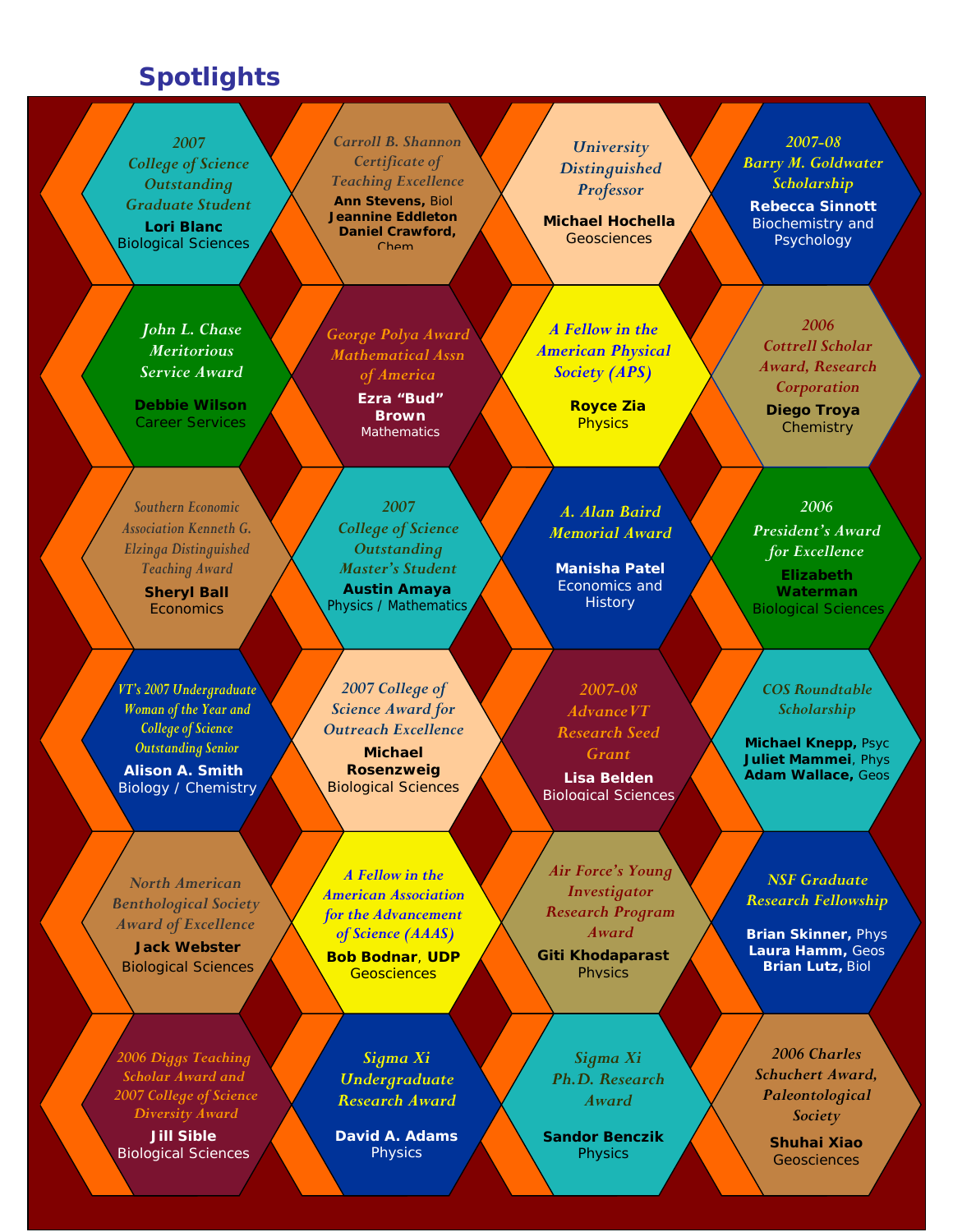# **Alumni Relations**

As Director of Alumni Relations for the College of Science, Robin H. Jackson oversees the programming and administrative functions for this office. Amy C. Self assists the Alumni Relations office in her position as Administrative and Fiscal Support Specialist for both Alumni and Development.

The mission of the alumni relations office is to serve as the primary linkage to our alumni and to promote the welfare of the college by cultivating a mutually beneficial relationship between the college and its family of alumni.

Summary of Alumni Relations activities and involvement:

- COS program for Women in Leadership and Philanthropy June 5, 2006
- Summer Around the Drillfield with focus on COS June 22-25, 2006
- Alumni Reception featuring COS Dean and Department Head of Geosciences, Houston TX – June 26, 2006
- COS Pre-Game Hospitality Tent September 30, 2006
- Fall Focus Career Fair COS Display and Reception October 4-5, 2006
- COS Oxford Diffraction Press Conference October 27, 2006
- Fall Roundtable Meeting October 27-29, 2006
- Department of Biological Sciences Board Meeting November 10, 2006
- Department of Geosciences Alumni/Faculty Dinner November 10, 2006
- COS Homecoming 'AfterGate' November 11, 2006
- Department of Physics Ladies of Robeson Fall Alumni Career Panel November 10-12, 2006
- COS Pre-Game Hospitality Tent November 25, 2006
- Department of Geosciences AGU Alumni Reception San Francisco CA December 14, 2006
- COS Commencement Breakfast December 15, 2006
- Department of Biological Sciences Board Meeting February 24, 2007
- Department of Biological Sciences Juried Art Exhibit February 24, 2007
- Department of Physics Alumni Reception, Denver CO March 6, 2007
- Department of Biological Sciences Gilbert Linkous Student Showcase March 15, 2007
- College of Science Black Alumni Breakfast March 17, 2007
- Roundtable Meeting March 23-25, 2007
- COS Scholarship Banquet March 24, 2007
- Directions Career Fair COS Display and Reception-March 29, 2007
- Career Services Junior Jumpstart Program April 10, 2007

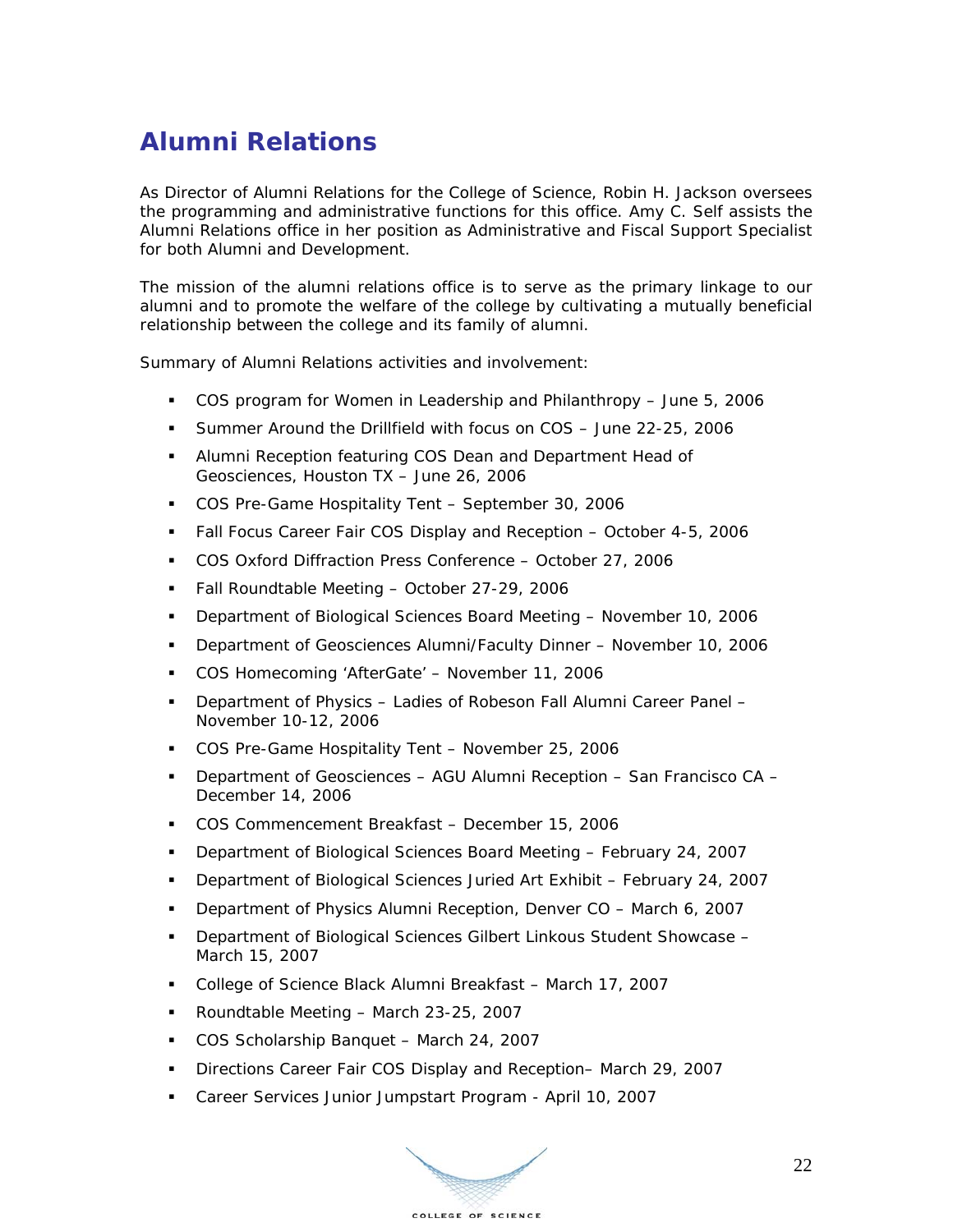- Department of Chemistry Board Meeting April 13, 2007
- Department of Physics Awards Luncheon and Ceremony April 13, 2007
- COS Campaign Kickoff College Showcase April 28, 2007
- COS Commencement Reception May 11, 2007
- COS Departmental Commencement Ceremonies May 12, 2007
- Old Guard COS Breakfast May 17, 2007
- COS program for Women in Leadership and Philanthropy June 25, 2007
- 'A Day in the Life of College Admissions' June 29-30, 2007

#### **Events in planning for 2007 – 2008**

- Local, regional, and national 'Meet the Dean' alumni events Dates TBD
- VaBiotechnology Association and VT Community Luncheons and Receptions – Dates TBD
- COS Pre-Game Hospitality Tent September 1, 2007
- Fall Focus Career Fair COS Display September 21, 2007
- **Department of Geosciences 100th Anniversary Reunion October 5-6,** 2007
- Roundtable Meeting October 19-20, 2007
- COS Pre-Game Hospitality Tent October 25, 2007
- Nano Day, November 10, 2007
- COS Homecoming November 10, 2007
- Department of Biological Sciences Alumni Advisory Board November 10, 2007
- Commencement Breakfast December 14, 2007
- **COS Regional Event, New York City, January 2008**
- **Directions Career Fair COS Display February 15, 2008**
- Roundtable Meeting April 4-5, 2008
- Commencement Reception May 10, 2008
- Old Guard Breakfast May 2008
- Department of Physics Alumni Reception, NOVA, spring 2008
- Black Alumni Reunion Breakfast spring 2008
- 'Group Soup' spring 2008
- 'Football Physics' spring 2008
- Department of Biological Sciences Alumni Advisory Board spring 2008
- Department of Chemistry Alumni Reception fall 2008
- Women in the College of Science program fall 2008

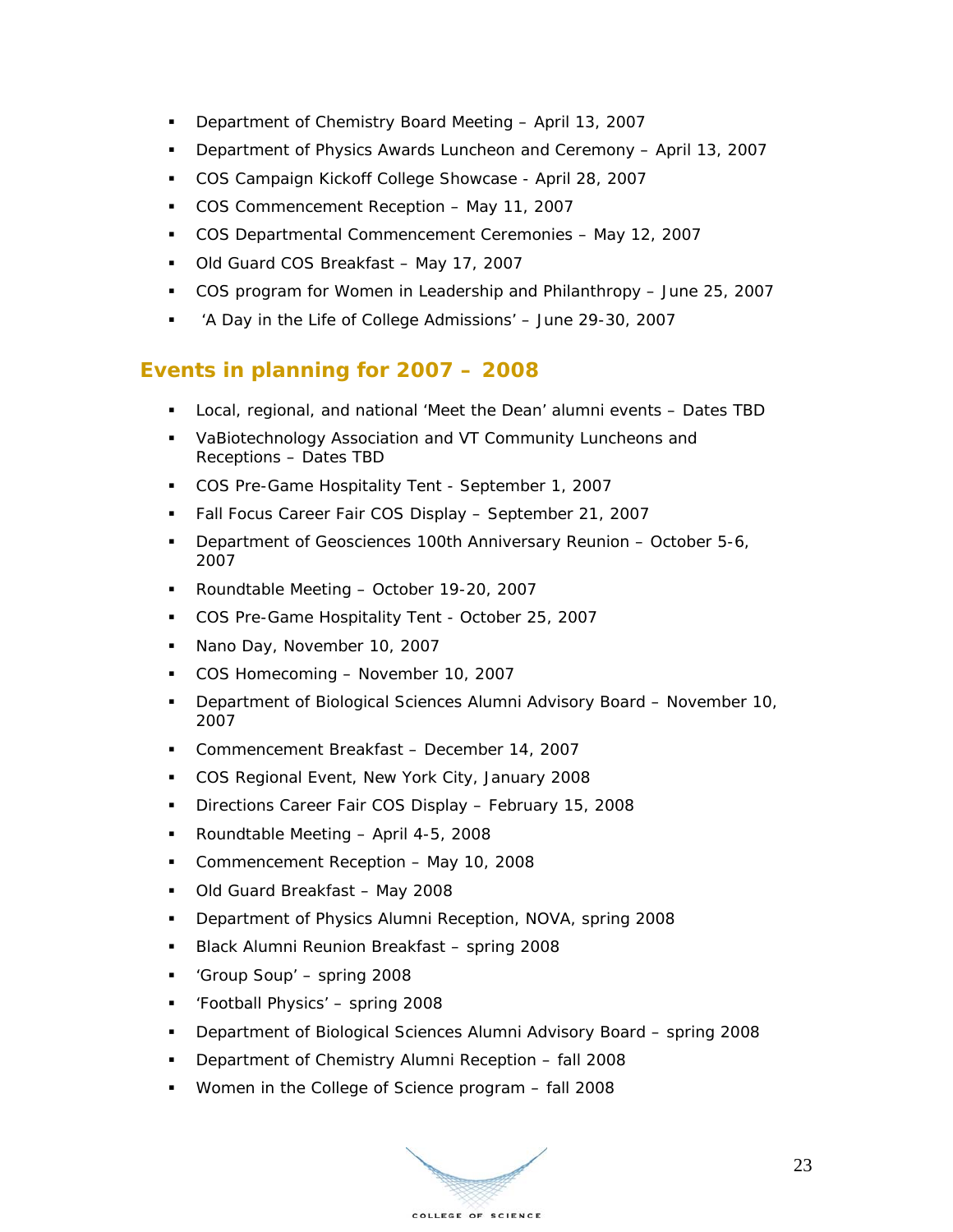### **Development**

The College of Science Alumni Relations and Development offices continue their mission of connecting alumni to the college and its departments through personal and professional involvement both on and off campus and through private and corporate giving.

Donors pledged over \$14M to the college this fiscal year, with significant gifts designated to several endowments supporting scholarships and faculty positions, as well as the college's Institute for Advanced Study. Notable leadership gifts were made to the Mathematics, Geosciences, Chemistry, and Physics departments.

The college's Campaign Steering Committee will be chaired by Mary Blackwood (Psychology '73) and will organize several important alumni and development functions for the upcoming capital and endowment campaign. Regional activities and special presentations from Dean Chang are planned for College of Science alumni for the upcoming year.

#### **Summary of Development activities and initiatives**

- The college secured over \$14M pledged commitments of support from generous alumni and donors.
- The development office increased the prospect pool of the college to over 500 major gift prospects.
- Jennifer Orzolek was hired in December 2006 and joined the college's development staff as an Assistant Director of Development.
- Judy Taylor was hired in February 2007 and joined the college's development staff as a Development Associate.
- Kellie Morris assumed a new position within the Office of Central Development. Kellie was a valuable team member and the office was sad to see her leave.
- We have managed the college's OSB operating and development budgets within projected costs for the fiscal year.
- The college experienced significant corporate support such as a completion of the X-ray Crystallography Laboratory upgrade, geophysics software licenses, geosciences mainframes, mass spectrometer support and continued support for several postdoctoral and graduate student fellowships.
- The college continued its focus on corporations that continued to support existing programs and align with the college's strategic plan. The college will continue working with these strategic partners, but also place an additional focus on a philanthropic project-based agenda.
- The college was happy to announce a new corporate partners program for the Department of Biological Sciences, called VT BioSPIRE. This program hopes to yield similar benefits as seen with the Department of Statistics' Corporate Partners Program, addressing several key needs of these industry segments.

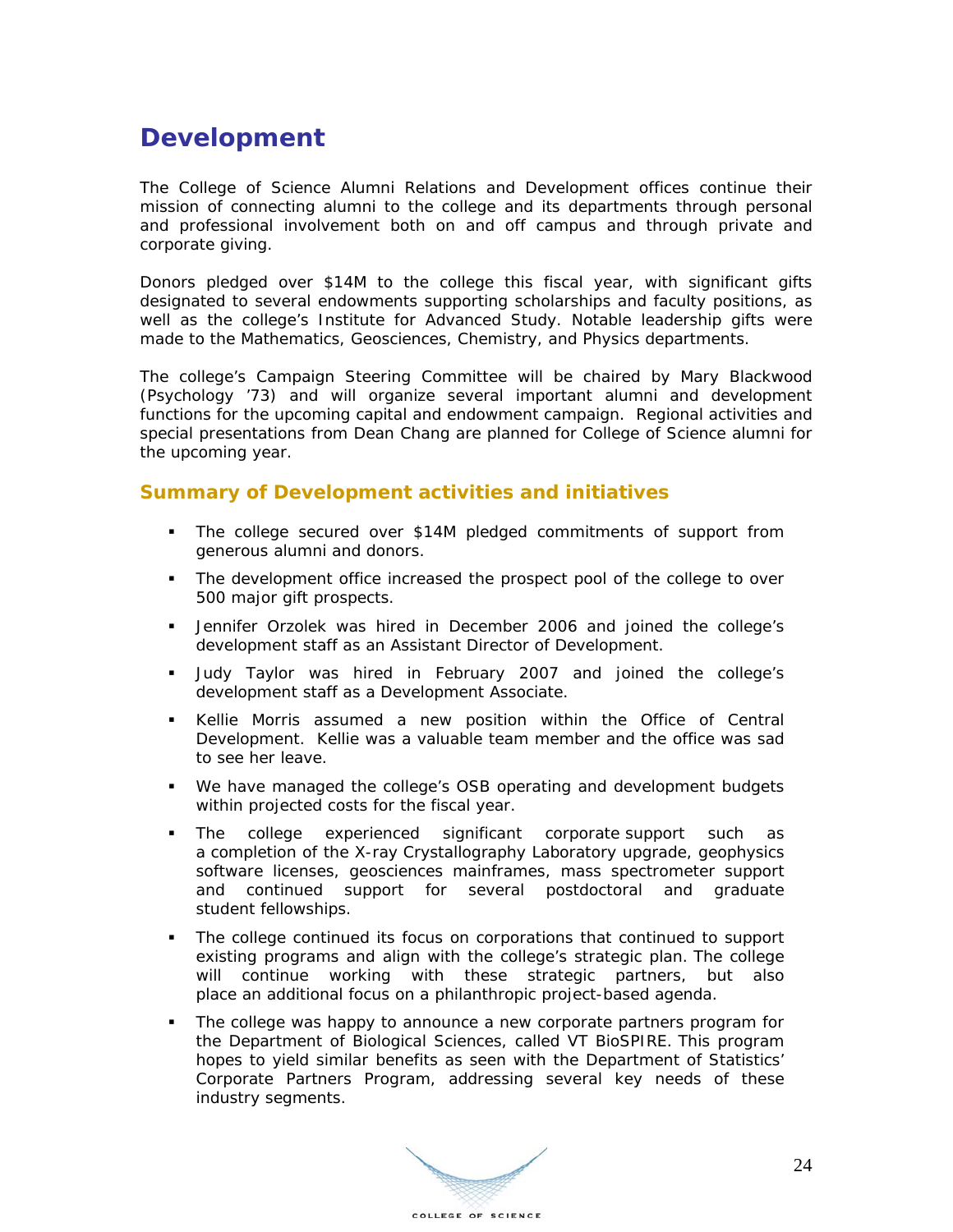### **Communications**

Catherine Doss manages the communications function of the college. The communications goal for the 2006-07 year was to increase the awareness and understanding about the learning, discovery and engagement being carried out within the college among identified target audiences, while at the same time supporting the overall brand identity of Virginia Tech. Several activities and achievements contributed to the success of the College's communication plan.

 Two issues of the College of Science Magazine featured faculty, staff, and student accomplishments.



These magazines can be found on the College of Science website at: http://www.cos.vt.edu/news/

- A fall 2006 press event announced Virginia Tech's collaboration with Oxford Diffraction. Approximately 50 people attended the event, including members of the state House Appropriations Higher Education Subcommittee, several college deans, department heads, and research faculty.
- In addition to dozens of media hits that cited one or more of the college's departments in local, state, and national news outlets, several hits that were particularly noteworthy:
	- o Blooming of the corpse plant in Biological Sciences was picked up by the Associated Press, the Washington Post and the Richmond-Times Dispatch.
	- o Djavad Salehi-Isfahani (Economics), Bob Stephens (Psychology), and Tom Ollendick (Psychology) were quoted in USA Today.
	- o The Richmond Times-Dispatch did feature articles on research by Harry Dorn (Chemistry), Tom Ollendick (Psychology), and Russell Jones (Psychology).

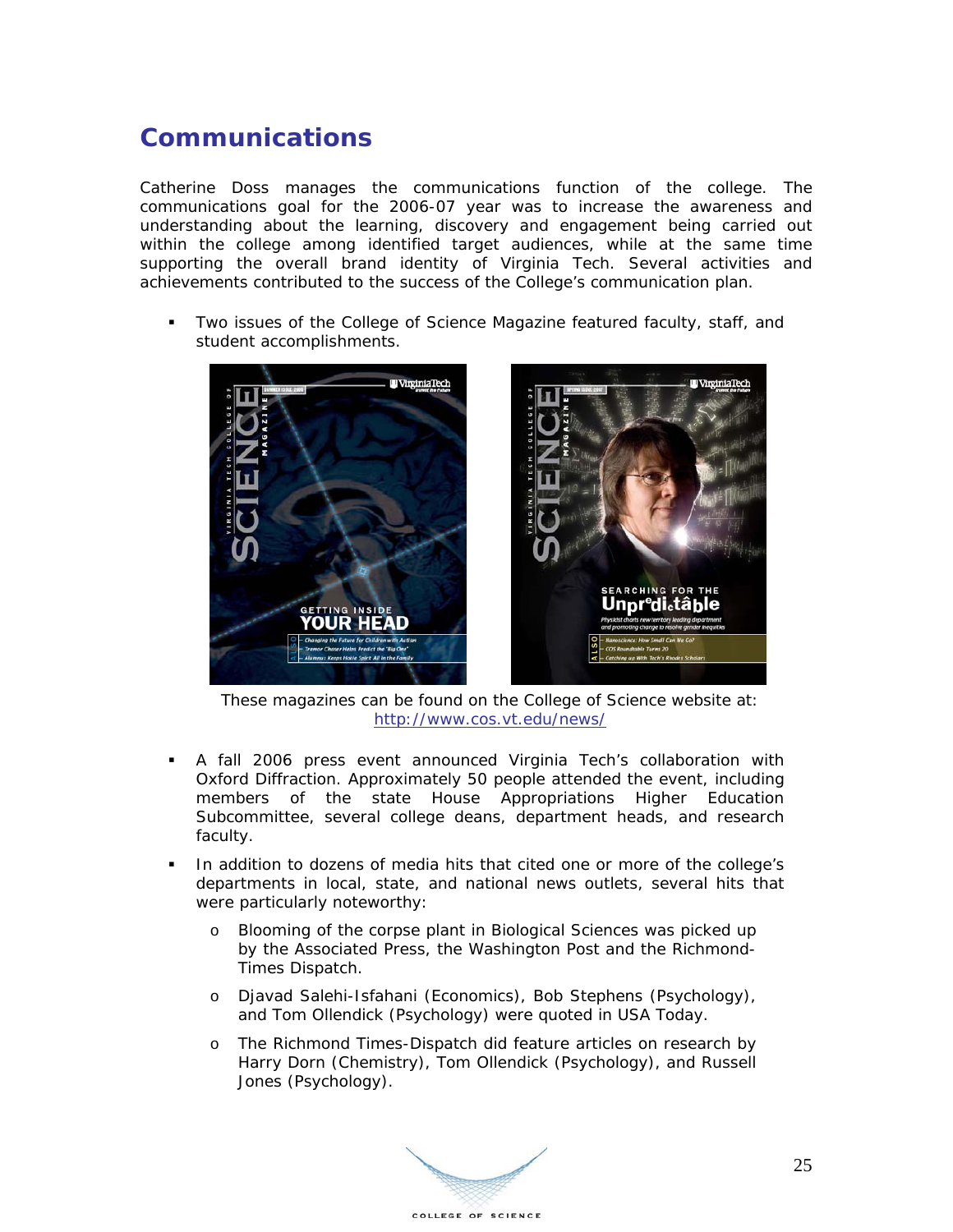- o Mike Hochella (Geosciences) was featured in Science Magazine and National Public Radio's Planet Earth.
- Four faculty members from the College were featured in the Spotlight on the university's homepage:
	- o Karen Brewer (Chemistry) and Brenda Winkel (Biological Sciences) and their light-activated cancer therapy research.
	- o Russell Jones (Psychology) and his outreach efforts following Hurricane Katrina.
	- o Beate Schmittmann (Physics) and women in science and leadership at Virginia Tech.
	- o Tom Ollendick (Psychology) and his research on child phobias.
- **-** Jeff Walters (Biological Sciences) and Martha Ann Bell (Psychology) were featured in Virginia Tech's Research magazine.

### **Diversity Initiatives**

The College of Science Diversity Committee was chaired by Anne McNabb (Biological Sciences) and members were Mark Anderson (Chemistry), Russell Jones (Psychology), Bob Rogers (Math), Madeleine Schreiber (Geosciences), Chris Thomas (Physics and representing staff), and Jack Finney (COS and ex officio member).

The committee's overall goals are:

- To promote greater diversity among faculty, staff, graduate students, and undergraduate students in COS by promoting active recruiting strategies. This includes providing information to departments and helping develop strategies for recruitment.
- To promote a climate of openness and acceptance for all in COS.

During the past year, the Committee:

- Updated the Diversity section of the COS webpage and will continue to work with the COS Web Design Committee to enhance the prominence of the pages.
- Organized the committee (which serves as a steering committee) into focus areas with the focus area members forming subcommittees of others across the college to form working groups. The focus area groups- undergraduate pipeline activities, graduate recruitment, and faculty recruitment—were formed and several meetings occurred. Plans for new programs are being finalized for 2007-08.
- Awarded the first College of Science Diversity Award to Jill Sible, Associate Professor of Biological Sciences.

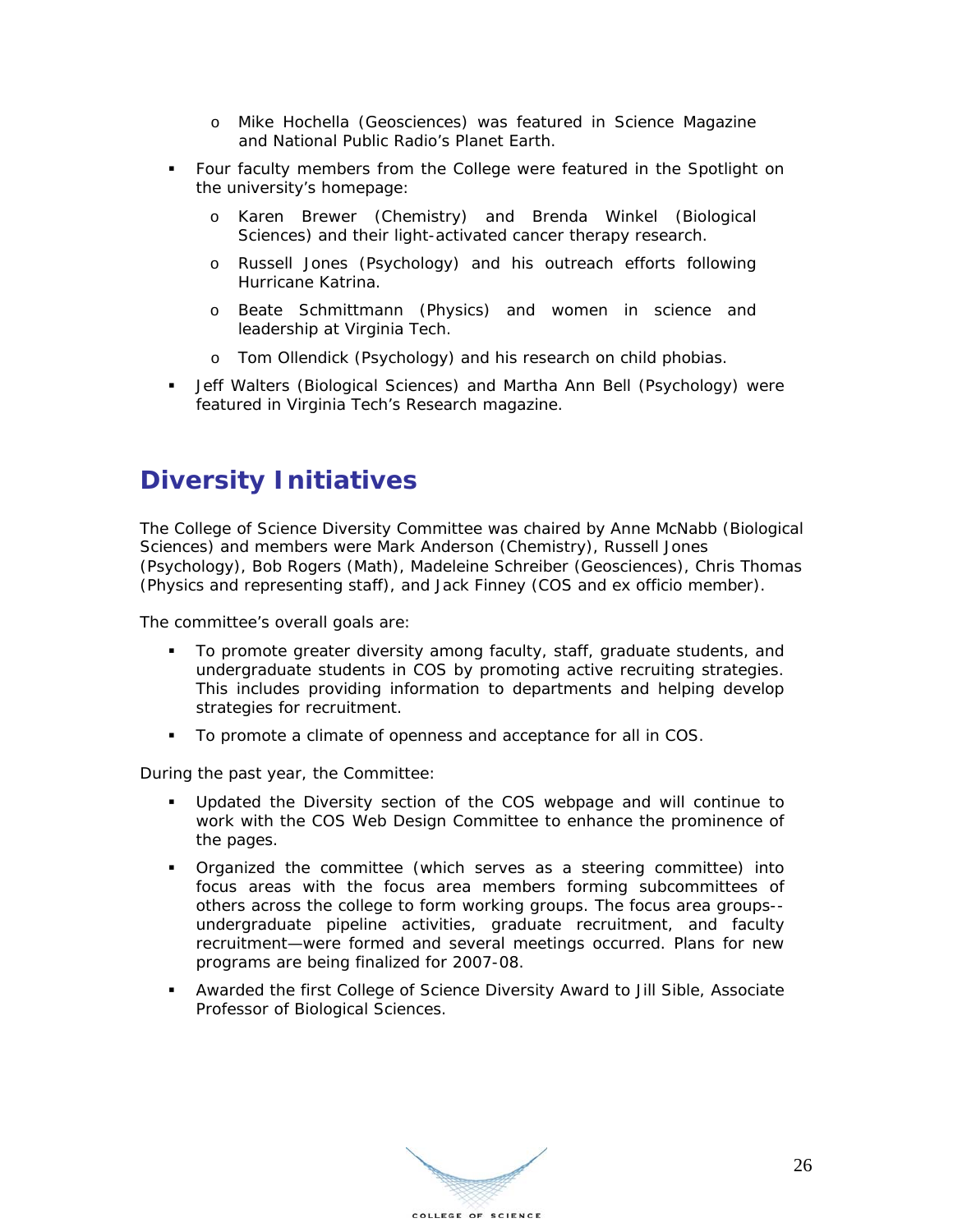### **Diversity Highlights**

- The College of Science will have three women join the faculty in August 2007: Dong-Yun Kim (Statistics), Inyoung Kim (Statistics), and Erin Kraal (Geosciences).
- Beate Schmittmann and Roseanne Foti served as AdvanceVT Professors and Nancy Ross and Jack Finney served on the AdvanceVT Leadership Team.
- Victoria Soghomonian led the AdvanceVT Scholars Program, designed to attract talented women faculty to VT.
- **Jack Finney chaired the AdvanceVT Department Climate Committee, and** Joe Merola and Carla Finkielstein served as committee members.
- Lisa Belden (Biological Sciences) received an AdvanceVT Research Seed Grant.
- Lori Blanc (Biological Sciences) received an AdvanceVT Postdoctoral Fellowship.
- Sue Hagen (Mathematics) teaches a summer course with VT-STARS, a preparatory program for minority high school students.



Dr. Jill Sible and Nassiba Adjerid, a 4th year Ph.D. student, study how fluorescently stained DNA/nuclei are progressing through the cell cycle in order to research what regulates cell division and cellular responses to DNA damage.

- Llyn Sharp (Geosciences) participated in VT-STARS in summer 2006 and introduced high school students underrepresented in Science, Technology, Engineering, and Math (STEM) to water quality field work, data collection and interpretation, and community watershed planning.
- Faculty members in Statistics participated in StatFest, a one-day conference aimed at encouraging undergraduate minority students to pursue careers in statistics and graduate studies in statistical sciences.
- Departments in the college are active participants in MEAMP, MAOP, VT PREP, and the McNair Scholars program.
- The Department of Psychology supports a chapter of the Association of Black Psychologists, which has strong undergraduate and graduate participation.
- The "Ladies of Robeson" is an active group of female students and faculty who meet for networking, organize alumni events, and invite visiting speakers. The intent is to promote the success and networking of female students in physics.

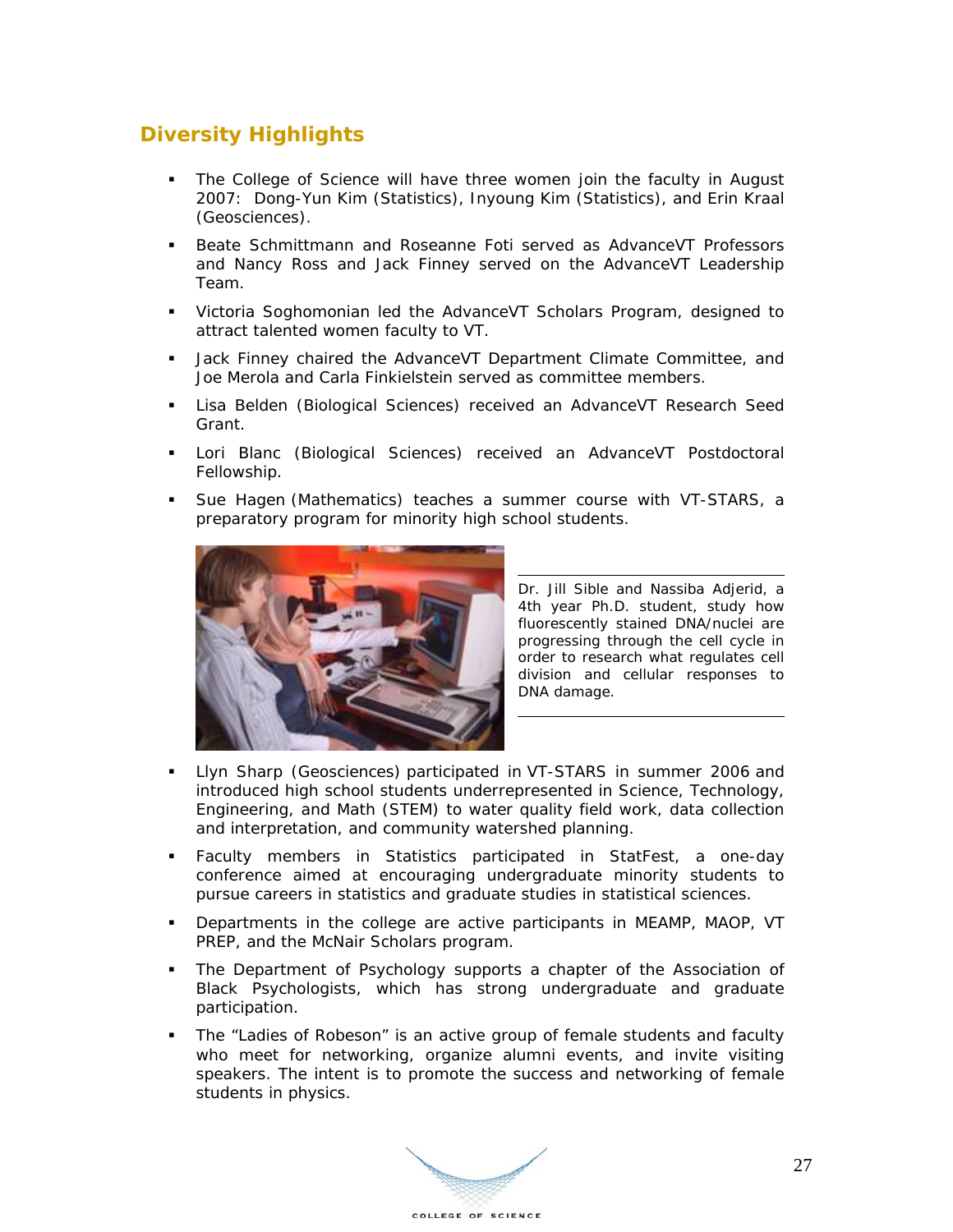| COLLEGE OF SCIENCE SCORECARD 2006-07 (Updated 8/15/07)                                        |                                                                                                          |                                                                                                                                                                                                                                                                                                                                                                                               |
|-----------------------------------------------------------------------------------------------|----------------------------------------------------------------------------------------------------------|-----------------------------------------------------------------------------------------------------------------------------------------------------------------------------------------------------------------------------------------------------------------------------------------------------------------------------------------------------------------------------------------------|
| Measure(s)                                                                                    | <b>College Data</b>                                                                                      | <b>Comments</b>                                                                                                                                                                                                                                                                                                                                                                               |
| <b>Number of graduating</b><br>undergraduates who<br>participated in research<br>experiences. | 46.5% (341) of graduating seniors<br>completed an undergraduate research<br>course.                      | Participation in undergraduate research<br>has been relatively stable. The College<br>supports REU supplements for funded<br>research and plans to encourage<br>submission of REU supplements for<br>research grants as a major means of<br>promoting undergraduate research.<br>Growth in faculty will also promote<br>additional research opportunities for<br>greater numbers of students. |
| <b>Minority student</b><br>enrollment                                                         | 516 undergraduate students from minority<br>racial and ethnic groups were enrolled<br>during 2006.       | The total number of undergraduate<br>students from minority racial and ethnic<br>groups increased from past years.<br>Plans for 2007-08 include recruitment<br>trips to high-population areas to meet<br>with school counselors.                                                                                                                                                              |
| <b>Minority students</b><br>entering the freshman<br>class.                                   | 102 students from the entering freshman<br>class were from minority racial and ethnic<br>groups in 2006. | Plans for 2007-08 include recruitment<br>trips to high-population areas to meet<br>with school counselors.                                                                                                                                                                                                                                                                                    |
| <b>PhD and EdDs Awarded</b>                                                                   | 67 PhDs were awarded in the college in<br>2005-06.                                                       | Highest number of PhD awards since<br>2001, and reflects departments' focus on<br>doctoral students.                                                                                                                                                                                                                                                                                          |

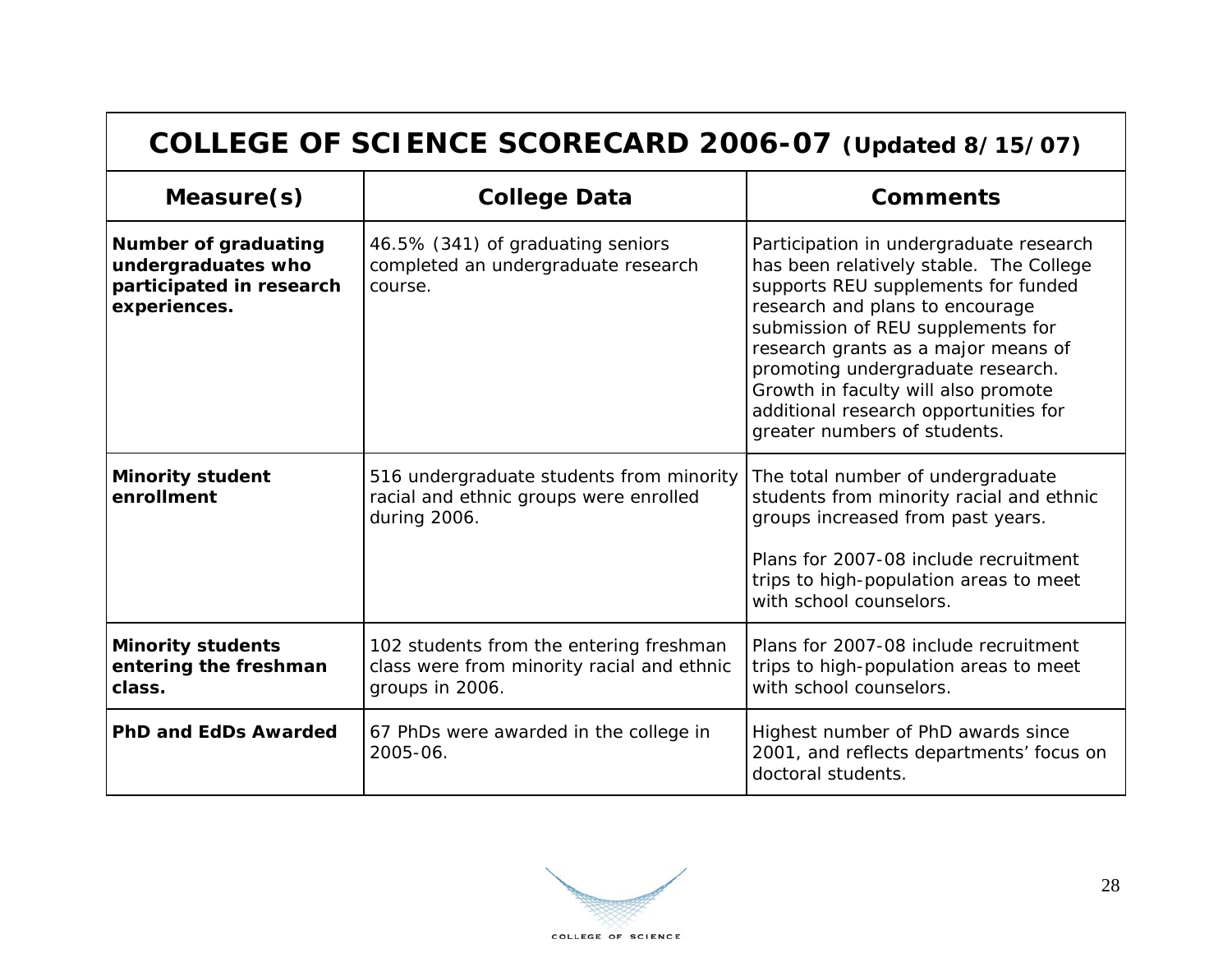| <b>Graduate enrollment</b><br>profile - masters,<br>doctoral, and<br>professional           | 166 masters students<br>372 doctoral students                                                                                                                                                         | Graduate programs have shifted<br>enrollments from masters programs to<br>doctoral programs.<br>Continued focus on growing doctoral<br>programs toward goals. Primary<br>mechanism will be securing additional<br>GRA positions.                                                |
|---------------------------------------------------------------------------------------------|-------------------------------------------------------------------------------------------------------------------------------------------------------------------------------------------------------|---------------------------------------------------------------------------------------------------------------------------------------------------------------------------------------------------------------------------------------------------------------------------------|
| <b>Total expenditures in</b><br>grants and contracts for<br>research. (NSF<br>Expenditures) | \$21,153,478                                                                                                                                                                                          | Steady increase over the past 4 years.<br>Cluster-driven research proposals portend<br>greater increases over next several years.                                                                                                                                               |
| Count and average value<br>of sponsored awards                                              | 220 awards in FY2007<br>Average amt = $$75,147$                                                                                                                                                       | 10% growth in number of awards, but<br>decrease in average amount.<br>Larger proposals will be facilitated by<br>dean's office and departments, with a<br>special focus on cluster-related proposals.                                                                           |
| <b>Faculty arts and</b><br>humanities awards,<br>fellowships and<br>memberships.            | Mike Hochella and Bob Bodnar, Fellows,<br>American Geophysical Union<br>Bob Bodnar, Fellow, American Association<br>for the Advancement of Science<br>Royce Zia, Fellow, American Physical<br>Society | COS will be vigilant in nominating faculty<br>members for appropriate national awards,<br>as well as providing support for faculty<br>members' involvement in national and<br>international activities that portend<br>invitations for awards, fellowships, and<br>memberships. |
| Annual number of new<br>licenses, start-ups and<br>patents                                  | COS data not available                                                                                                                                                                                |                                                                                                                                                                                                                                                                                 |

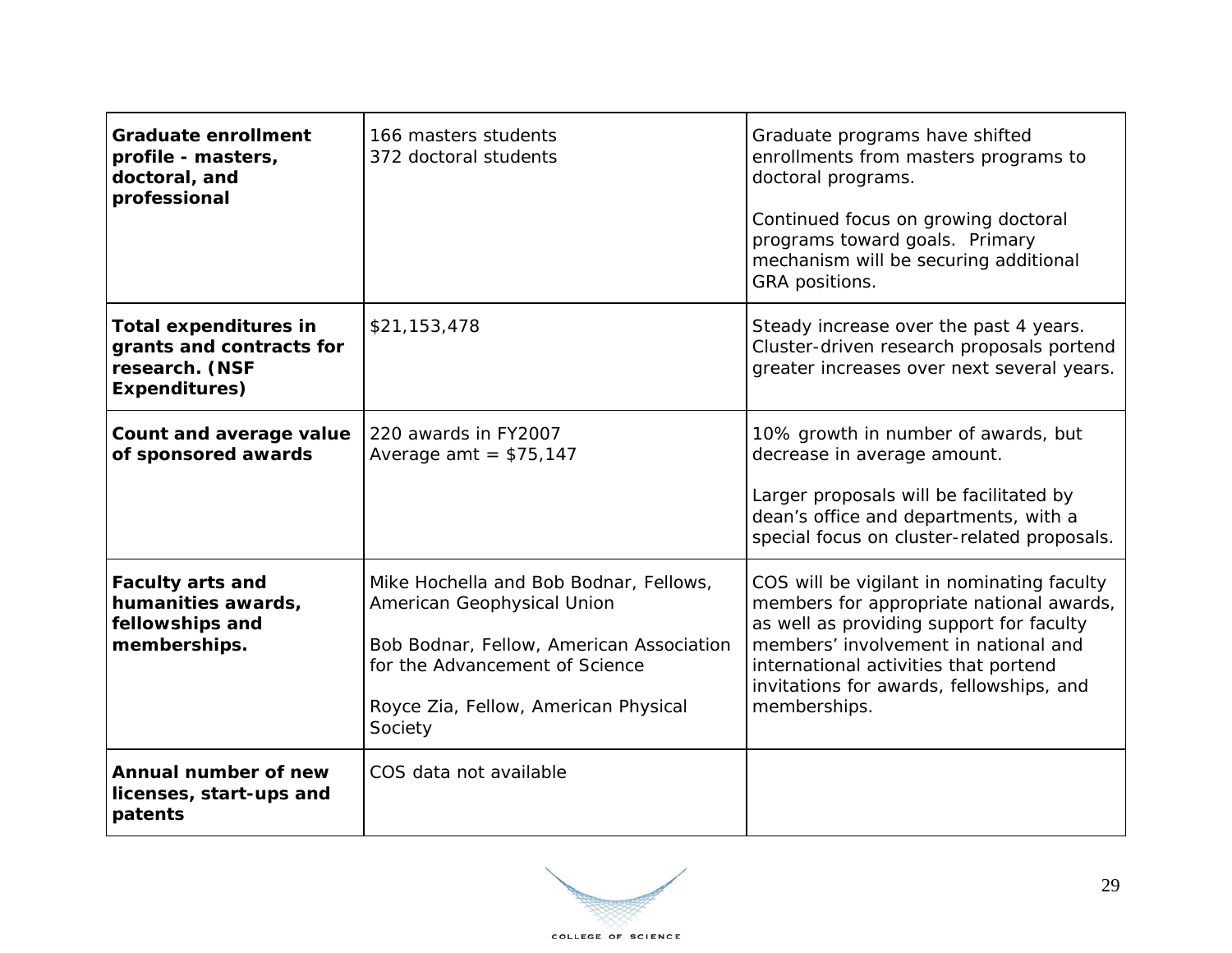| Number of graduating<br>undergraduates who<br>have participated in a<br>study abroad experience<br>or foreign language<br>course | 209 students (28.5%) graduated with at<br>least one foreign language/literatures<br>course or studied abroad.                                   | The percentage of students involved with<br>foreign language courses or study abroad<br>has been relatively stable.<br>New initiatives with international<br>colleagues and universities have been<br>developed by faculty members from all<br>departments in the College of Science. |
|----------------------------------------------------------------------------------------------------------------------------------|-------------------------------------------------------------------------------------------------------------------------------------------------|---------------------------------------------------------------------------------------------------------------------------------------------------------------------------------------------------------------------------------------------------------------------------------------|
| Undergraduate<br>participation in service<br>learning and experiential<br>programs. (Also in<br>Learning)                        | 189 COS undergraduates participated in<br>service learning courses.<br>599 COS undergraduates participated in<br>experiential learning courses. |                                                                                                                                                                                                                                                                                       |